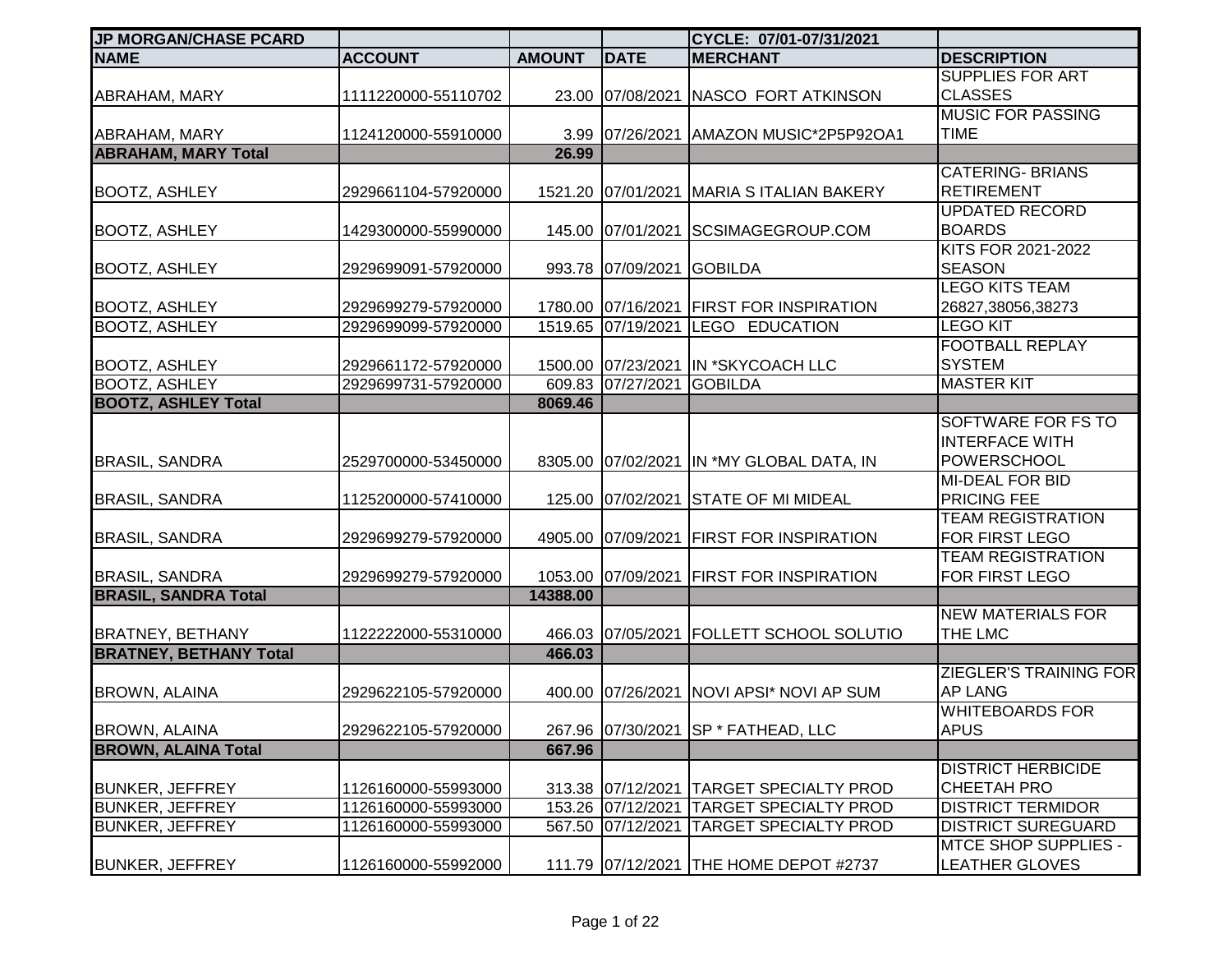| <b>JP MORGAN/CHASE PCARD</b> |                     |               |                          | CYCLE: 07/01-07/31/2021                  |                                                                                                                                                                                                                                                                                                           |
|------------------------------|---------------------|---------------|--------------------------|------------------------------------------|-----------------------------------------------------------------------------------------------------------------------------------------------------------------------------------------------------------------------------------------------------------------------------------------------------------|
| <b>NAME</b>                  | <b>ACCOUNT</b>      | <b>AMOUNT</b> | <b>DATE</b>              | <b>MERCHANT</b>                          | <b>DESCRIPTION</b>                                                                                                                                                                                                                                                                                        |
| <b>BUNKER, JEFFREY</b>       | 1126160000-55980000 |               |                          | 98.85 07/14/2021 THE HOME DEPOT #2737    | <b>MTCE SUPPLIES - DIABLO</b><br>PRUNING AND EYEWEAR                                                                                                                                                                                                                                                      |
| <b>BUNKER, JEFFREY</b>       | 1126160000-55992000 |               |                          | 15.00 07/19/2021 GRAINGER                | <b>MTCE SHOP SUPPLIES -</b><br><b>PRE-MOISTENED</b><br><b>CLEANING TISSUES</b>                                                                                                                                                                                                                            |
| <b>BUNKER, JEFFREY</b>       | 1126160000-55993000 |               | 98.97 07/26/2021         | <b>MARKS OUTDOOR POWER EQ</b>            | <b>MTCE MOWER REPAIR</b><br><b>PARTS - CASTER KIT</b><br><b>DISTRICT HERBICIDE</b>                                                                                                                                                                                                                        |
| <b>BUNKER, JEFFREY</b>       | 1126160000-55993000 |               |                          | 1100.00 07/28/2021 TARGET SPECIALTY PROD | CHEETAH PRO AND<br><b>MESOTRIONE</b>                                                                                                                                                                                                                                                                      |
| <b>BUNKER, JEFFREY Total</b> |                     | 2458.75       |                          |                                          |                                                                                                                                                                                                                                                                                                           |
| <b>CANALES, BETH</b>         | 2929622275-57920000 |               | 60.77 07/05/2021         | SHIPT <sup>*</sup> ORDER                 | SHIPT ORDER. THIS<br><b>CARD WAS USED</b><br><b>ACCIDENTLY. STAFF</b><br><b>MEMBER WILL BE</b><br><b>BRINGING IN PAYMENT</b><br>TO TAKE CARE OF THIS<br>PURCHASE.<br><b>TIP FOR SHIPT ORDER.</b><br>THIS CARD WAS USED<br><b>ACCIDENTLY. STAFF</b><br><b>MEMBER WILL BE</b><br><b>BRINGING IN PAYMENT</b> |
|                              |                     |               |                          |                                          | TO TAKE CARE OF THIS                                                                                                                                                                                                                                                                                      |
| <b>CANALES, BETH</b>         | 2929622275-57920000 |               |                          | 5.00 07/05/2021 SHIPT* TIP 81785768      | PURCHASE.                                                                                                                                                                                                                                                                                                 |
| <b>CANALES, BETH Total</b>   |                     | 65.77         |                          |                                          |                                                                                                                                                                                                                                                                                                           |
| <b>COOLMAN, ROBERT</b>       | 1126160000-55992000 |               | 26.10 07/02/2021 CES 264 |                                          | <b>MTCE ELECTRICAL</b><br>STOCK - WHT INSERT<br><b>TOGGLE</b>                                                                                                                                                                                                                                             |
| <b>COOLMAN, ROBERT</b>       | 1126160000-55980000 |               | 34.94 07/02/2021         | <b>CES 264</b>                           | <b>MTCE ELECTRICAL</b><br><b>TOOLS - BIT</b><br><b>RATCHETING</b><br>SCREWDRIVER;<br><b>SCREWDRIVER NUT</b><br><b>DRIVER</b>                                                                                                                                                                              |
|                              |                     |               |                          |                                          | NM6 MEDIA CENTER                                                                                                                                                                                                                                                                                          |
| <b>COOLMAN, ROBERT</b>       | 1126118000-55992000 |               | 165.00 07/02/2021        | <b>CONSERVA ELECTRIC SUPP</b>            | <b>BATTERY</b>                                                                                                                                                                                                                                                                                            |
| <b>COOLMAN, ROBERT</b>       | 1126160000-55992000 |               | 416.25 07/02/2021        | CONSERVA ELECTRIC SUPP                   | <b>MTCE ELECTRICAL</b><br><b>STOCK LAMPS</b><br><b>MTCE ELECTRICAL</b>                                                                                                                                                                                                                                    |
| <b>COOLMAN, ROBERT</b>       | 1126160000-55992000 |               | 332.50 07/07/2021        | <b>GRAINGER</b>                          | <b>STOCK - ROLL UP DOOR</b><br><b>SWITCHES</b>                                                                                                                                                                                                                                                            |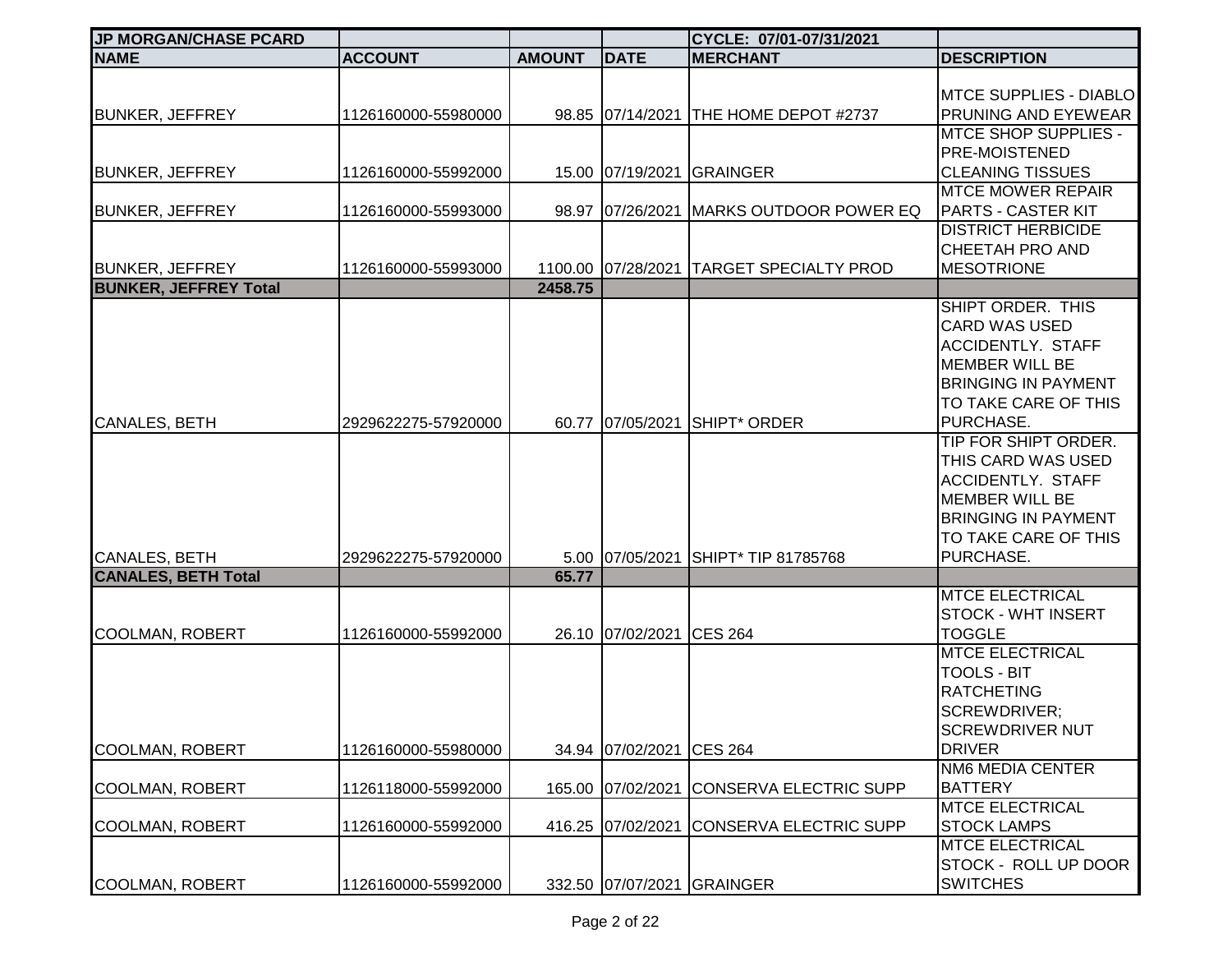| <b>JP MORGAN/CHASE PCARD</b> |                     |               |                   | CYCLE: 07/01-07/31/2021                  |                                                         |
|------------------------------|---------------------|---------------|-------------------|------------------------------------------|---------------------------------------------------------|
| <b>NAME</b>                  | <b>ACCOUNT</b>      | <b>AMOUNT</b> | <b>DATE</b>       | <b>MERCHANT</b>                          | <b>DESCRIPTION</b>                                      |
|                              |                     |               |                   |                                          | <b>MTCE ELECTRICAL</b>                                  |
| <b>COOLMAN, ROBERT</b>       | 1126160000-55992000 |               | 99.00 07/16/2021  | CONSERVA ELECTRIC SUPP                   | <b>STOCK - LAMPS</b>                                    |
|                              |                     |               |                   |                                          | <b>MTCE - SALT SHED</b>                                 |
|                              |                     |               |                   |                                          | <b>INSTALLATIONS - SF PG</b><br>74-75 SHED              |
| <b>COOLMAN, ROBERT</b>       | 4126160951-54110000 |               |                   | 541.51 07/23/2021 THE HOME DEPOT #2737   | <b>CONSTRUCTION</b>                                     |
| <b>COOLMAN, ROBERT Total</b> |                     | 1615.30       |                   |                                          |                                                         |
|                              |                     |               |                   |                                          | IEP COACH TRAINING (5                                   |
|                              |                     |               |                   |                                          | DAY EVENT). FOR TC'S                                    |
| <b>DEPOTTER, MARY</b>        | 1222100000-53220000 |               |                   | 75.00 07/15/2021 OAKLAND SCHOOLS-RC INT  | AND PSYCHOLOGISTS                                       |
| <b>DEPOTTER, MARY Total</b>  |                     | 75.00         |                   |                                          |                                                         |
|                              |                     |               |                   |                                          | MS ROOM 418                                             |
|                              |                     |               |                   |                                          | <b>PROFESSIONALLY</b>                                   |
|                              |                     |               |                   |                                          | <b>CLEANED AFTER A</b>                                  |
|                              |                     |               |                   |                                          | <b>GLYCOL LEAK STAINED</b>                              |
| DRAGOO, MICHAEL              | 1126120000-54110000 |               |                   | 100.00 07/02/2021 ALL SERVICE CARPET CAR | <b>CARPET</b>                                           |
| <b>DRAGOO, MICHAEL</b>       | 1126120000-55992000 |               |                   | 124.49 07/28/2021 AMZN MKTP US*2E2LD82E2 | <b>MS HEAT PUMP</b>                                     |
| DRAGOO, MICHAEL              | 1126115000-55992000 |               |                   | 416.00 07/28/2021 FOUNDATION BLDG 058    | DF CEILING TILE STOCK                                   |
| <b>DRAGOO, MICHAEL</b>       | 1126120000-55992000 |               | 416.00 07/28/2021 | <b>FOUNDATION BLDG 058</b>               | <b>MS CEILING TILE STOCK</b>                            |
| <b>DRAGOO, MICHAEL Total</b> |                     | 1056.49       |                   |                                          |                                                         |
|                              |                     |               |                   |                                          | <b>MTCE - SALT SHED</b><br><b>INSTALLATIONS - SF PG</b> |
|                              |                     |               |                   |                                          | 74-75 SHED                                              |
| DUQUETTE, EDWARD             | 4126160951-54110000 |               |                   | 707.61 07/09/2021 MENARDS WIXOM MI       | <b>CONSTRUCTION</b>                                     |
|                              |                     |               |                   |                                          | <b>MTCE - SALT SHED</b>                                 |
|                              |                     |               |                   |                                          | <b>INSTALLATIONS - SF PG</b>                            |
|                              |                     |               |                   |                                          | 74-75 SHED                                              |
| DUQUETTE, EDWARD             | 4126160951-54110000 |               |                   | 566.86 07/12/2021 MENARDS WIXOM MI       | <b>CONSTRUCTION</b>                                     |
|                              |                     |               |                   |                                          | <b>MTCE - SALT SHED -</b>                               |
|                              |                     |               |                   |                                          | RETURN - SF PG 74-75                                    |
| DUQUETTE, EDWARD             | 4126160951-54110000 |               |                   | (121.47) 07/12/2021 MENARDS WIXOM MI     | SHED CONSTRUCTION                                       |
|                              |                     |               |                   |                                          | <b>MTCE - SALT SHED</b>                                 |
|                              |                     |               |                   |                                          | <b>INSTALLATIONS - SF PG</b>                            |
|                              |                     |               |                   |                                          | 74-75 SHED                                              |
| DUQUETTE, EDWARD             | 4126160951-54110000 |               |                   | 307.47 07/12/2021 THE HOME DEPOT #2737   | <b>CONSTRUCTION</b>                                     |
|                              |                     |               |                   |                                          | <b>MTCE - SALT SHED</b>                                 |
|                              |                     |               |                   |                                          | <b>INSTALLATIONS - SF PG</b>                            |
|                              |                     |               |                   |                                          | 74-75 SHED                                              |
| DUQUETTE, EDWARD             | 4126160951-54110000 |               | 400.00 07/13/2021 | <b>SUPERIOR MATERIAL HOLD</b>            | <b>CONSTRUCTION</b><br><b>MTCE - SALT SHED</b>          |
|                              |                     |               |                   |                                          | <b>INSTALLATIONS - SF PG</b>                            |
|                              |                     |               |                   |                                          | 74-75 SHED                                              |
| DUQUETTE, EDWARD             | 4126160951-54110000 |               |                   | 91.96 07/14/2021 THE HOME DEPOT #2737    | <b>CONSTRUCTION</b>                                     |
|                              |                     |               |                   |                                          |                                                         |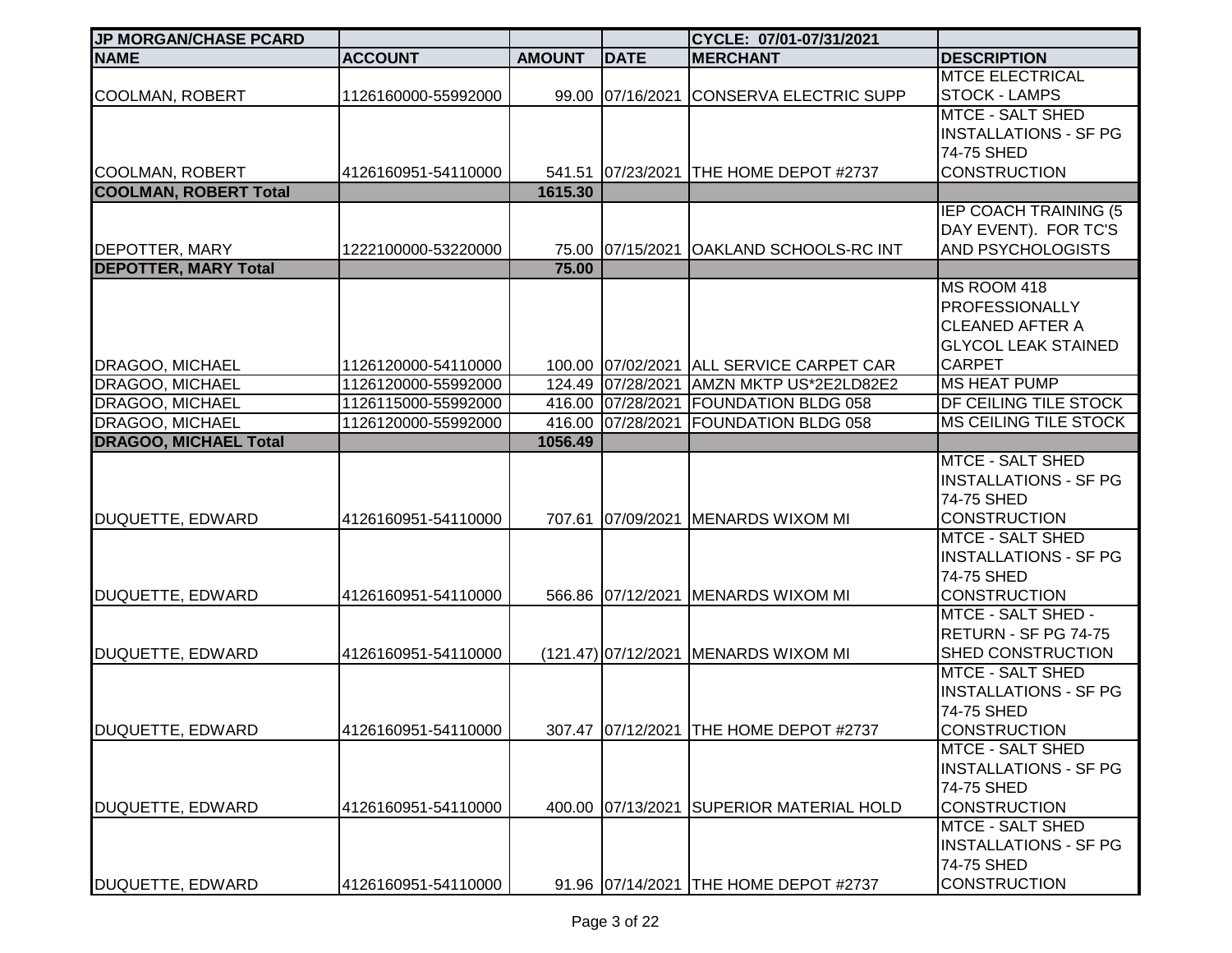| <b>JP MORGAN/CHASE PCARD</b>                |                                            |               |                   | CYCLE: 07/01-07/31/2021                                                     |                                                                                              |
|---------------------------------------------|--------------------------------------------|---------------|-------------------|-----------------------------------------------------------------------------|----------------------------------------------------------------------------------------------|
| <b>NAME</b>                                 | <b>ACCOUNT</b>                             | <b>AMOUNT</b> | <b>DATE</b>       | <b>MERCHANT</b>                                                             | <b>DESCRIPTION</b>                                                                           |
|                                             |                                            |               |                   |                                                                             | <b>MTCE - SALT SHED</b><br><b>INSTALLATIONS - SF PG</b><br>74-75 SHED<br><b>CONSTRUCTION</b> |
| DUQUETTE, EDWARD<br><b>DUQUETTE, EDWARD</b> | 4126160951-54110000<br>1126101000-55992000 | 47.31         |                   | 200.00 07/15/2021 SUPERIOR MATERIAL HOLD<br>07/19/2021 THE HOME DEPOT #2737 | <b>ESB BATHROOMS</b>                                                                         |
|                                             |                                            |               |                   |                                                                             | <b>MTCE - SALT SHED</b><br><b>INSTALLATIONS - SF PG</b><br>74-75 SHED                        |
| DUQUETTE, EDWARD                            | 4126160951-54110000                        |               |                   | (136.65) 07/22/2021 MENARDS WIXOM MI                                        | <b>CONSTRUCTION</b>                                                                          |
| DUQUETTE, EDWARD                            | 4126160951-54110000                        |               | 201.45 07/22/2021 | <b>TOWN &amp; COUNTRY SIDING</b>                                            | <b>MTCE - SALT SHED</b><br><b>INSTALLATIONS - SF PG</b><br>74-75 SHED<br><b>CONSTRUCTION</b> |
|                                             |                                            |               |                   |                                                                             | <b>MTCE - SALT SHED</b><br><b>INSTALLATIONS - SF PG</b><br>74-75 SHED                        |
| DUQUETTE, EDWARD                            | 4126160951-54110000                        |               |                   | (777.15) 07/23/2021 MENARDS WIXOM MI                                        | <b>CONSTRUCTION</b>                                                                          |
| DUQUETTE, EDWARD                            | 4126160951-54110000                        |               | 390.41 07/26/2021 | <b>MENARDS WIXOM MI</b>                                                     | <b>MTCE - SALT SHED</b><br><b>INSTALLATIONS - SF PG</b><br>74-75 SHED<br><b>CONSTRUCTION</b> |
| DUQUETTE, EDWARD                            | 4126160951-54110000                        |               |                   | (144.32) 07/26/2021   MENARDS WIXOM MI                                      | MTCE - SALT SHED<br><b>INSTALLATIONS - SF PG</b><br>74-75 SHED<br><b>CONSTRUCTION</b>        |
| DUQUETTE, EDWARD                            | 1126111000-55992000                        |               |                   | 30.00 07/29/2021 REDFORD LOCK COMPANY I                                     | <b>VO MASTER KEY</b><br>CHANGE - CLASSROOM<br>23                                             |
| DUQUETTE, EDWARD                            | 1126113000-55992000                        |               | 30.00 07/29/2021  | <b>REDFORD LOCK COMPANY I</b>                                               | <b>NW MASTER KEY</b><br>CHANGE - CLASSROOM<br>123                                            |
| DUQUETTE, EDWARD<br><b>DUQUETTE, EDWARD</b> | 1126122000-55992000                        |               |                   | 84.79 07/29/2021 THE TILE SHOP 1013                                         | HS GIRLS HOCKEY FIELD                                                                        |
| <b>DUQUETTE, EDWARD Total</b>               | 1126115000-55992000                        | 1907.13       |                   | 28.86 07/30/2021 THE HOME DEPOT #2737                                       | DF BATHROOM                                                                                  |
| <b>FULAR, JAMES</b>                         | 1126160000-55990000                        |               |                   | 51.16 07/05/2021 APPLE.COM/BILL                                             | <b>FRAUDULENT CHARGE</b>                                                                     |
| <b>FULAR, JAMES</b>                         | 1126160000-55990000                        |               |                   | 51.16 07/05/2021 APPLE.COM/BILL                                             | <b>FRAUDULENT CHARGE</b>                                                                     |
| FULAR, JAMES                                | 1126160000-55990000                        |               | 51.16 07/05/2021  | APPLE.COM/BILL                                                              | <b>FRAUDULENT CHARGE</b>                                                                     |
| FULAR, JAMES                                | 1126160000-55990000                        |               | 51.16 07/05/2021  | APPLE.COM/BILL                                                              | <b>FRAUDULENT CHARGE</b>                                                                     |
| <b>FULAR, JAMES</b>                         | 1126160000-55990000                        |               | 51.16 07/05/2021  | APPLE.COM/BILL                                                              | <b>FRAUDULENT CHARGE</b>                                                                     |
| FULAR, JAMES                                | 1126160000-55990000                        |               | 51.16 07/05/2021  | APPLE.COM/BILL                                                              | <b>FRAUDULENT CHARGE</b>                                                                     |
| FULAR, JAMES                                | 1126160000-55990000                        |               | 51.16 07/05/2021  | APPLE.COM/BILL                                                              | <b>FRAUDULENT CHARGE</b>                                                                     |
| FULAR, JAMES                                | 1126160000-55990000                        |               |                   | 51.16 07/05/2021 APPLE.COM/BILL                                             | <b>FRAUDULENT CHARGE</b>                                                                     |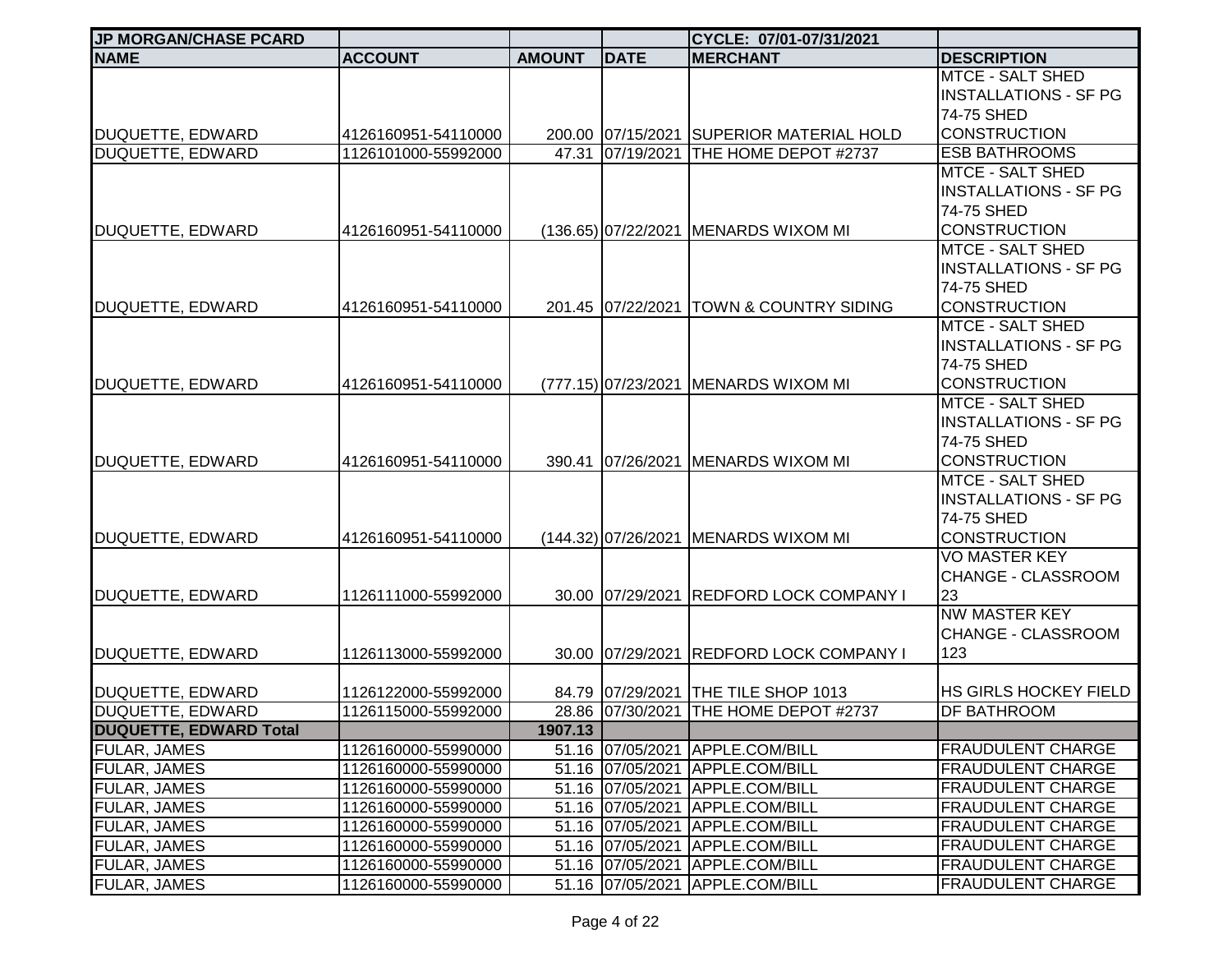| <b>JP MORGAN/CHASE PCARD</b> |                     |               |             | CYCLE: 07/01-07/31/2021         |                          |
|------------------------------|---------------------|---------------|-------------|---------------------------------|--------------------------|
| <b>NAME</b>                  | <b>ACCOUNT</b>      | <b>AMOUNT</b> | <b>DATE</b> | <b>MERCHANT</b>                 | <b>DESCRIPTION</b>       |
| <b>FULAR, JAMES</b>          | 1126160000-55990000 |               |             | 51.16 07/05/2021 APPLE.COM/BILL | <b>FRAUDULENT CHARGE</b> |
| <b>FULAR, JAMES</b>          | 1126160000-55990000 |               |             | 51.16 07/05/2021 APPLE.COM/BILL | <b>FRAUDULENT CHARGE</b> |
| <b>FULAR, JAMES</b>          | 1126160000-55990000 |               |             | 51.16 07/05/2021 APPLE.COM/BILL | <b>FRAUDULENT CHARGE</b> |
| <b>FULAR, JAMES</b>          | 1126160000-55990000 |               |             | 51.16 07/05/2021 APPLE.COM/BILL | <b>FRAUDULENT CHARGE</b> |
| <b>FULAR, JAMES</b>          | 1126160000-55990000 |               |             | 51.16 07/05/2021 APPLE.COM/BILL | <b>FRAUDULENT CHARGE</b> |
| <b>FULAR, JAMES</b>          | 1126160000-55990000 |               |             | 51.16 07/05/2021 APPLE.COM/BILL | <b>FRAUDULENT CHARGE</b> |
| <b>FULAR, JAMES</b>          | 1126160000-55990000 |               |             | 51.16 07/05/2021 APPLE.COM/BILL | <b>FRAUDULENT CHARGE</b> |
| <b>FULAR, JAMES</b>          | 1126160000-55990000 |               |             | 51.16 07/05/2021 APPLE.COM/BILL | <b>FRAUDULENT CHARGE</b> |
| <b>FULAR, JAMES</b>          | 1126160000-55990000 |               |             | 51.16 07/05/2021 APPLE.COM/BILL | <b>FRAUDULENT CHARGE</b> |
| <b>FULAR, JAMES</b>          | 1126160000-55990000 |               |             | 51.16 07/05/2021 APPLE.COM/BILL | <b>FRAUDULENT CHARGE</b> |
| <b>FULAR, JAMES</b>          | 1126160000-55990000 |               |             | 51.16 07/05/2021 APPLE.COM/BILL | <b>FRAUDULENT CHARGE</b> |
| <b>FULAR, JAMES</b>          | 1126160000-55990000 |               |             | 51.16 07/05/2021 APPLE.COM/BILL | <b>FRAUDULENT CHARGE</b> |
| <b>FULAR, JAMES</b>          | 1126160000-55990000 |               |             | 51.16 07/05/2021 APPLE.COM/BILL | <b>FRAUDULENT CHARGE</b> |
| <b>FULAR, JAMES</b>          | 1126160000-55990000 |               |             | 51.16 07/05/2021 APPLE.COM/BILL | <b>FRAUDULENT CHARGE</b> |
| <b>FULAR, JAMES</b>          | 1126160000-55990000 |               |             | 51.16 07/05/2021 APPLE.COM/BILL | <b>FRAUDULENT CHARGE</b> |
| <b>FULAR, JAMES</b>          | 1126160000-55990000 |               |             | 51.16 07/05/2021 APPLE.COM/BILL | <b>FRAUDULENT CHARGE</b> |
| <b>FULAR, JAMES</b>          | 1126160000-55990000 |               |             | 51.16 07/05/2021 APPLE.COM/BILL | <b>FRAUDULENT CHARGE</b> |
| <b>FULAR, JAMES</b>          | 1126160000-55990000 |               |             | 51.16 07/05/2021 APPLE.COM/BILL | <b>FRAUDULENT CHARGE</b> |
| <b>FULAR, JAMES</b>          | 1126160000-55990000 |               |             | 52.24 07/05/2021 APPLE.COM/BILL | <b>FRAUDULENT CHARGE</b> |
| <b>FULAR, JAMES</b>          | 1126160000-55990000 |               |             | 51.16 07/05/2021 APPLE.COM/BILL | <b>FRAUDULENT CHARGE</b> |
| <b>FULAR, JAMES</b>          | 1126160000-55990000 |               |             | 51.16 07/05/2021 APPLE.COM/BILL | <b>FRAUDULENT CHARGE</b> |
| FULAR, JAMES                 | 1126160000-55990000 |               |             | 51.16 07/05/2021 APPLE.COM/BILL | <b>FRAUDULENT CHARGE</b> |
| FULAR, JAMES                 | 1126160000-55990000 |               |             | 51.16 07/05/2021 APPLE.COM/BILL | <b>FRAUDULENT CHARGE</b> |
| <b>FULAR, JAMES</b>          | 1126160000-55990000 |               |             | 51.16 07/05/2021 APPLE.COM/BILL | <b>FRAUDULENT CHARGE</b> |
| <b>FULAR, JAMES</b>          | 1126160000-55990000 |               |             | 51.16 07/05/2021 APPLE.COM/BILL | <b>FRAUDULENT CHARGE</b> |
| <b>FULAR, JAMES</b>          | 1126160000-55990000 |               |             | 51.16 07/05/2021 APPLE.COM/BILL | <b>FRAUDULENT CHARGE</b> |
| <b>FULAR, JAMES</b>          | 1126160000-55990000 |               |             | 51.16 07/05/2021 APPLE.COM/BILL | <b>FRAUDULENT CHARGE</b> |
| <b>FULAR, JAMES</b>          | 1126160000-55990000 |               |             | 51.16 07/05/2021 APPLE.COM/BILL | <b>FRAUDULENT CHARGE</b> |
| <b>FULAR, JAMES</b>          | 1126160000-55990000 |               |             | 51.16 07/05/2021 APPLE.COM/BILL | <b>FRAUDULENT CHARGE</b> |
| <b>FULAR, JAMES</b>          | 1126160000-55990000 |               |             | 51.16 07/05/2021 APPLE.COM/BILL | <b>FRAUDULENT CHARGE</b> |
| <b>FULAR, JAMES</b>          | 1126160000-55990000 |               |             | 51.16 07/05/2021 APPLE.COM/BILL | <b>FRAUDULENT CHARGE</b> |
| <b>FULAR, JAMES</b>          | 1126160000-55990000 |               |             | 51.16 07/05/2021 APPLE.COM/BILL | <b>FRAUDULENT CHARGE</b> |
| <b>FULAR, JAMES</b>          | 1126160000-55990000 |               |             | 51.16 07/05/2021 APPLE.COM/BILL | <b>FRAUDULENT CHARGE</b> |
| <b>FULAR, JAMES</b>          | 1126160000-55990000 |               |             | 51.16 07/05/2021 APPLE.COM/BILL | <b>FRAUDULENT CHARGE</b> |
| <b>FULAR, JAMES</b>          | 1126160000-55990000 |               |             | 51.16 07/05/2021 APPLE.COM/BILL | <b>FRAUDULENT CHARGE</b> |
| <b>FULAR, JAMES</b>          | 1126160000-55990000 |               |             | 51.16 07/05/2021 APPLE.COM/BILL | <b>FRAUDULENT CHARGE</b> |
| FULAR, JAMES                 | 1126160000-55990000 |               |             | 51.16 07/05/2021 APPLE.COM/BILL | <b>FRAUDULENT CHARGE</b> |
| <b>FULAR, JAMES</b>          | 1126160000-55990000 |               |             | 51.16 07/05/2021 APPLE.COM/BILL | <b>FRAUDULENT CHARGE</b> |
| FULAR, JAMES                 | 1126160000-55990000 |               |             | 51.16 07/05/2021 APPLE.COM/BILL | <b>FRAUDULENT CHARGE</b> |
| FULAR, JAMES                 | 1126160000-55990000 |               |             | 51.16 07/05/2021 APPLE.COM/BILL | <b>FRAUDULENT CHARGE</b> |
| <b>FULAR, JAMES</b>          | 1126160000-55990000 |               |             | 51.16 07/05/2021 APPLE.COM/BILL | <b>FRAUDULENT CHARGE</b> |
| <b>FULAR, JAMES</b>          | 1126160000-55990000 |               |             | 51.16 07/05/2021 APPLE.COM/BILL | <b>FRAUDULENT CHARGE</b> |
| <b>FULAR, JAMES</b>          | 1126160000-55990000 |               |             | 51.16 07/05/2021 APPLE.COM/BILL | <b>FRAUDULENT CHARGE</b> |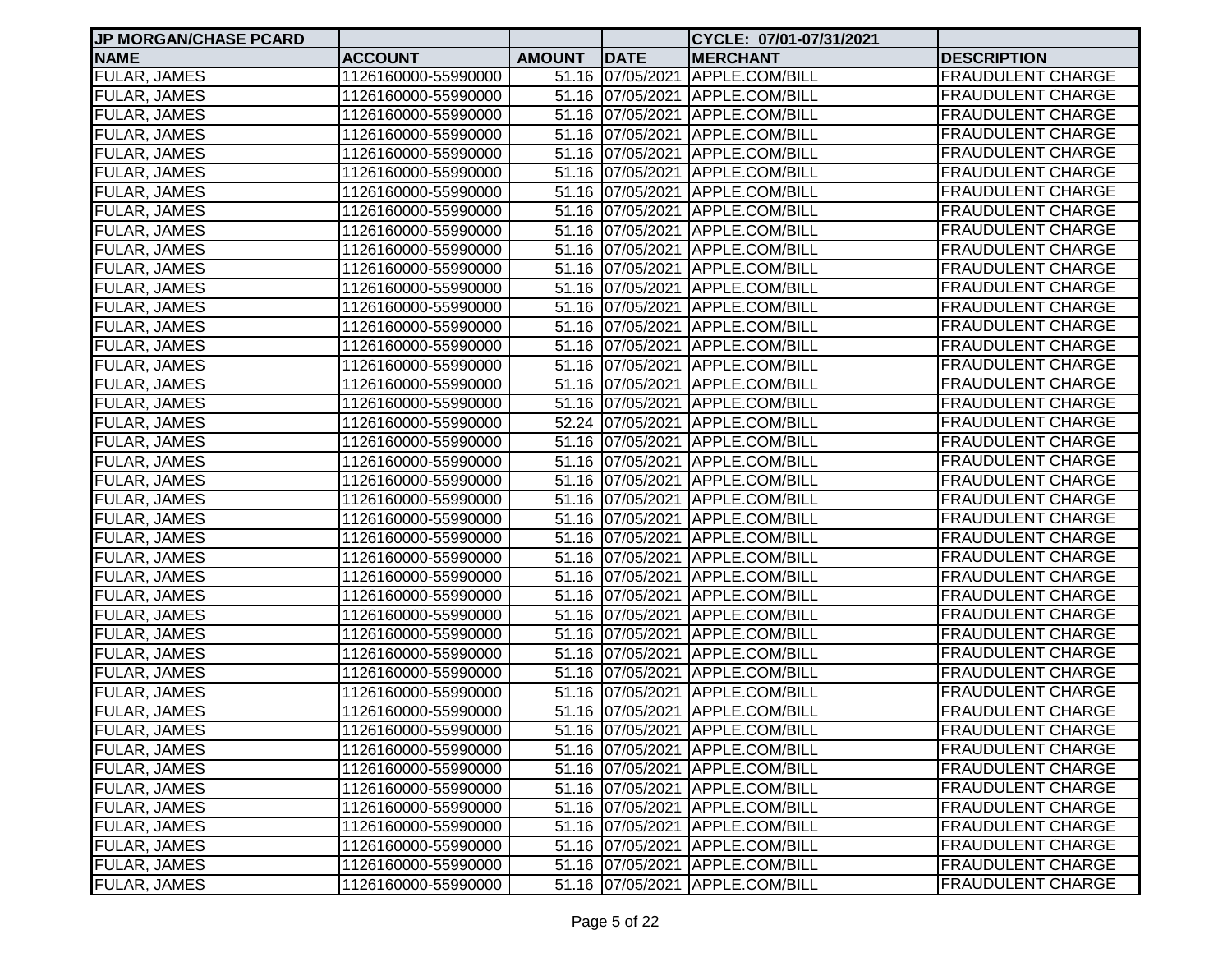| <b>JP MORGAN/CHASE PCARD</b> |                     |               |                      | CYCLE: 07/01-07/31/2021           |                                           |
|------------------------------|---------------------|---------------|----------------------|-----------------------------------|-------------------------------------------|
| <b>NAME</b>                  | <b>ACCOUNT</b>      | <b>AMOUNT</b> | <b>DATE</b>          | <b>MERCHANT</b>                   | <b>DESCRIPTION</b>                        |
|                              |                     |               |                      |                                   | <b>FRAUDULENT CHARGE</b>                  |
| FULAR, JAMES                 | 1126160000-55990000 |               | $(51.16)$ 07/06/2021 | APPLE.COM/BILL                    | <b>REFUND</b>                             |
|                              |                     |               |                      |                                   | <b>FRAUDULENT CHARGE</b>                  |
| <b>FULAR, JAMES</b>          | 1126160000-55990000 |               | $(51.16)$ 07/06/2021 | APPLE.COM/BILL                    | <b>REFUND</b>                             |
|                              |                     |               |                      |                                   | <b>FRAUDULENT CHARGE</b>                  |
| <b>FULAR, JAMES</b>          | 1126160000-55990000 |               | $(51.16)$ 07/06/2021 | APPLE.COM/BILL                    | <b>REFUND</b>                             |
|                              |                     |               |                      |                                   | <b>FRAUDULENT CHARGE</b>                  |
| <b>FULAR, JAMES</b>          | 1126160000-55990000 |               | $(51.16)$ 07/06/2021 | APPLE.COM/BILL                    | <b>REFUND</b>                             |
|                              |                     |               |                      |                                   | <b>FRAUDULENT CHARGE</b>                  |
| FULAR, JAMES                 | 1126160000-55990000 |               | (51.16) 07/06/2021   | APPLE.COM/BILL                    | <b>REFUND</b>                             |
|                              |                     |               |                      |                                   | <b>FRAUDULENT CHARGE</b>                  |
| FULAR, JAMES                 | 1126160000-55990000 |               | $(51.16)$ 07/06/2021 | APPLE.COM/BILL                    | <b>REFUND</b>                             |
|                              |                     |               |                      |                                   | <b>FRAUDULENT CHARGE</b>                  |
| <b>FULAR, JAMES</b>          | 1126160000-55990000 |               | (51.16) 07/06/2021   | APPLE.COM/BILL                    | <b>REFUND</b>                             |
|                              |                     |               |                      |                                   | <b>FRAUDULENT CHARGE</b>                  |
| <b>FULAR, JAMES</b>          | 1126160000-55990000 |               | (51.16) 07/06/2021   | APPLE.COM/BILL                    | <b>REFUND</b>                             |
|                              |                     |               |                      |                                   | <b>FRAUDULENT CHARGE</b>                  |
| FULAR, JAMES                 | 1126160000-55990000 |               | $(51.16)$ 07/06/2021 | APPLE.COM/BILL                    | <b>REFUND</b>                             |
|                              |                     |               |                      |                                   | <b>FRAUDULENT CHARGE</b>                  |
| FULAR, JAMES                 | 1126160000-55990000 |               | (51.16) 07/06/2021   | APPLE.COM/BILL                    | <b>REFUND</b>                             |
|                              |                     |               |                      |                                   | <b>FRAUDULENT CHARGE</b>                  |
| <b>FULAR, JAMES</b>          | 1126160000-55990000 |               | $(51.16)$ 07/06/2021 | APPLE.COM/BILL                    | <b>REFUND</b>                             |
|                              |                     |               |                      |                                   | <b>FRAUDULENT CHARGE</b>                  |
| FULAR, JAMES                 | 1126160000-55990000 |               | $(51.16)$ 07/06/2021 | APPLE.COM/BILL                    | <b>REFUND</b>                             |
|                              |                     |               |                      |                                   | <b>FRAUDULENT CHARGE</b>                  |
| FULAR, JAMES                 | 1126160000-55990000 |               | $(51.16)$ 07/06/2021 | APPLE.COM/BILL                    | <b>REFUND</b><br><b>FRAUDULENT CHARGE</b> |
|                              |                     |               |                      |                                   | <b>REFUND</b>                             |
| FULAR, JAMES                 | 1126160000-55990000 |               | $(51.16)$ 07/06/2021 | APPLE.COM/BILL                    | <b>FRAUDULENT CHARGE</b>                  |
| <b>FULAR, JAMES</b>          | 1126160000-55990000 |               | $(51.16)$ 07/06/2021 | APPLE.COM/BILL                    | <b>REFUND</b>                             |
|                              |                     |               |                      |                                   | <b>FRAUDULENT CHARGE</b>                  |
| <b>FULAR, JAMES</b>          | 1126160000-55990000 |               | $(51.16)$ 07/06/2021 | APPLE.COM/BILL                    | <b>REFUND</b>                             |
|                              |                     |               |                      |                                   | <b>FRAUDULENT CHARGE</b>                  |
| <b>FULAR, JAMES</b>          | 1126160000-55990000 |               |                      | (51.16) 07/06/2021 APPLE.COM/BILL | <b>REFUND</b>                             |
|                              |                     |               |                      |                                   | <b>FRAUDULENT CHARGE</b>                  |
| <b>FULAR, JAMES</b>          | 1126160000-55990000 |               | $(51.16)$ 07/06/2021 | APPLE.COM/BILL                    | <b>REFUND</b>                             |
|                              |                     |               |                      |                                   | <b>FRAUDULENT CHARGE</b>                  |
| <b>FULAR, JAMES</b>          | 1126160000-55990000 |               | (51.16) 07/06/2021   | APPLE.COM/BILL                    | <b>REFUND</b>                             |
|                              |                     |               |                      |                                   | <b>FRAUDULENT CHARGE</b>                  |
| <b>FULAR, JAMES</b>          | 1126160000-55990000 |               | $(51.16)$ 07/06/2021 | APPLE.COM/BILL                    | <b>REFUND</b>                             |
|                              |                     |               |                      |                                   | <b>FRAUDULENT CHARGE</b>                  |
| FULAR, JAMES                 | 1126160000-55990000 |               |                      | (51.16) 07/06/2021 APPLE.COM/BILL | <b>REFUND</b>                             |
|                              |                     |               |                      |                                   |                                           |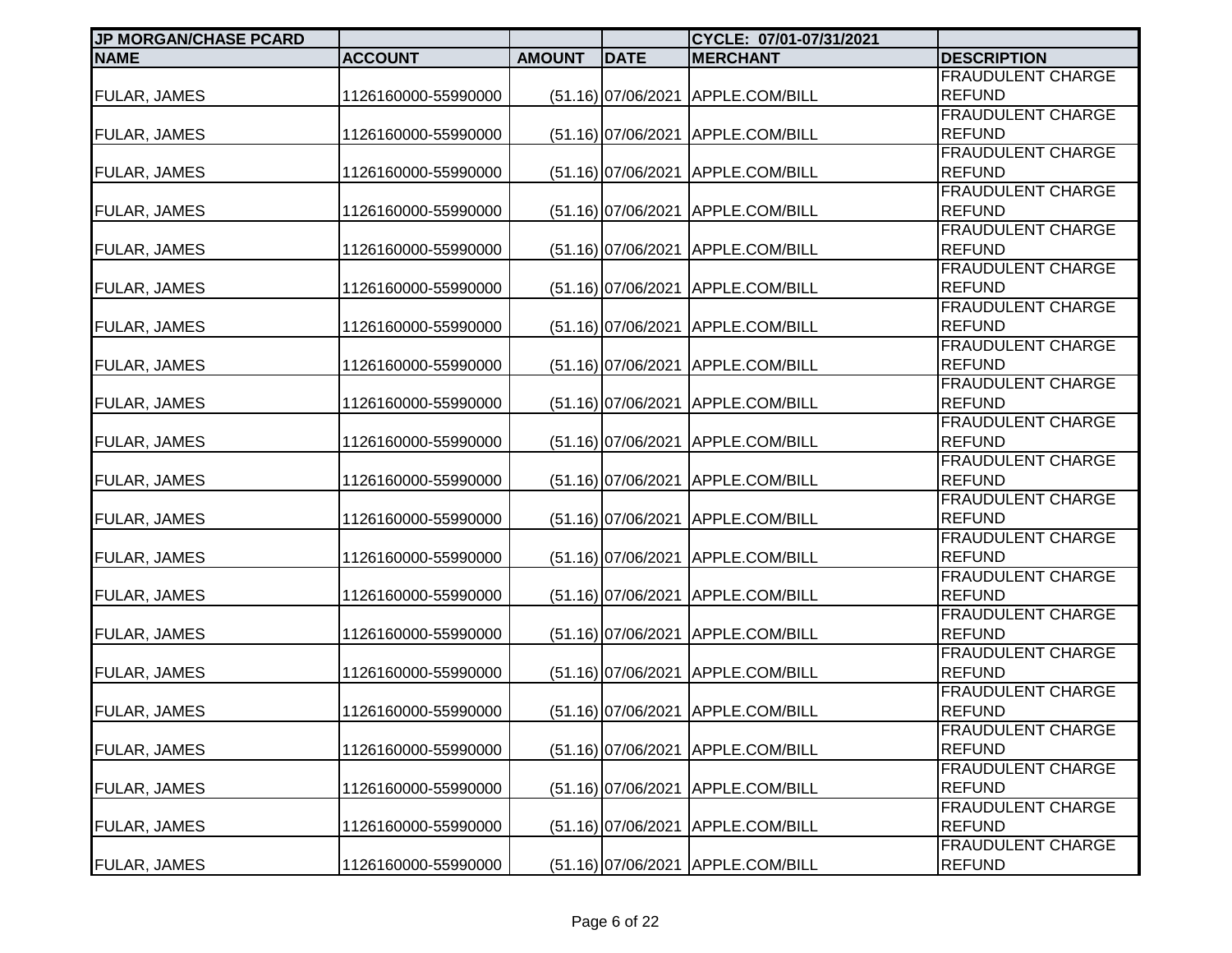| <b>JP MORGAN/CHASE PCARD</b> |                     |               |                          | CYCLE: 07/01-07/31/2021           |                                           |
|------------------------------|---------------------|---------------|--------------------------|-----------------------------------|-------------------------------------------|
| <b>NAME</b>                  | <b>ACCOUNT</b>      | <b>AMOUNT</b> | <b>DATE</b>              | <b>MERCHANT</b>                   | <b>DESCRIPTION</b>                        |
|                              |                     |               |                          |                                   | <b>FRAUDULENT CHARGE</b>                  |
| FULAR, JAMES                 | 1126160000-55990000 |               | $(51.16)$ 07/06/2021     | APPLE.COM/BILL                    | <b>REFUND</b>                             |
|                              |                     |               |                          |                                   | <b>FRAUDULENT CHARGE</b>                  |
| <b>FULAR, JAMES</b>          | 1126160000-55990000 |               | $(51.16)$ 07/06/2021     | APPLE.COM/BILL                    | <b>REFUND</b>                             |
|                              |                     |               |                          |                                   | <b>FRAUDULENT CHARGE</b>                  |
| <b>FULAR, JAMES</b>          | 1126160000-55990000 |               | $(51.16)$ 07/09/2021     | APPLE.COM/BILL                    | <b>REFUND</b>                             |
|                              |                     |               |                          |                                   | <b>FRAUDULENT CHARGE</b>                  |
| <b>FULAR, JAMES</b>          | 1126160000-55990000 |               | $(51.16)$ 07/09/2021     | APPLE.COM/BILL                    | <b>REFUND</b>                             |
|                              |                     |               |                          |                                   | <b>FRAUDULENT CHARGE</b>                  |
| FULAR, JAMES                 | 1126160000-55990000 |               | $(51.16)$ 07/09/2021     | APPLE.COM/BILL                    | <b>REFUND</b>                             |
|                              |                     |               |                          |                                   | <b>FRAUDULENT CHARGE</b>                  |
| FULAR, JAMES                 | 1126160000-55990000 |               | (51.16) 07/09/2021       | APPLE.COM/BILL                    | <b>REFUND</b>                             |
|                              |                     |               |                          |                                   | <b>FRAUDULENT CHARGE</b>                  |
| <b>FULAR, JAMES</b>          | 1126160000-55990000 |               | (51.16) 07/09/2021       | APPLE.COM/BILL                    | <b>REFUND</b>                             |
|                              |                     |               |                          |                                   | <b>FRAUDULENT CHARGE</b>                  |
| <b>FULAR, JAMES</b>          | 1126160000-55990000 |               | (51.16) 07/09/2021       | APPLE.COM/BILL                    | <b>REFUND</b>                             |
|                              |                     |               |                          |                                   | <b>FRAUDULENT CHARGE</b>                  |
| FULAR, JAMES                 | 1126160000-55990000 |               | $(51.16)$ 07/09/2021     | APPLE.COM/BILL                    | <b>REFUND</b>                             |
|                              |                     |               |                          |                                   | <b>FRAUDULENT CHARGE</b>                  |
| FULAR, JAMES                 | 1126160000-55990000 |               | $(51.16)$ 07/09/2021     | APPLE.COM/BILL                    | <b>REFUND</b>                             |
|                              |                     |               |                          |                                   | <b>FRAUDULENT CHARGE</b>                  |
| <b>FULAR, JAMES</b>          | 1126160000-55990000 |               | $(51.16)$ 07/09/2021     | APPLE.COM/BILL                    | <b>REFUND</b>                             |
|                              |                     |               |                          |                                   | <b>FRAUDULENT CHARGE</b><br><b>REFUND</b> |
| FULAR, JAMES                 | 1126160000-55990000 |               | $(51.16)$ 07/09/2021     | APPLE.COM/BILL                    | <b>FRAUDULENT CHARGE</b>                  |
|                              |                     |               |                          |                                   | <b>REFUND</b>                             |
| FULAR, JAMES                 | 1126160000-55990000 |               | $(51.16)$ 07/09/2021     | APPLE.COM/BILL                    | <b>FRAUDULENT CHARGE</b>                  |
| FULAR, JAMES                 | 1126160000-55990000 |               | $(51.16)$ 07/09/2021     | APPLE.COM/BILL                    | <b>REFUND</b>                             |
|                              |                     |               |                          |                                   | <b>FRAUDULENT CHARGE</b>                  |
| <b>FULAR, JAMES</b>          | 1126160000-55990000 |               | $(51.16)$ 07/09/2021     | APPLE.COM/BILL                    | <b>REFUND</b>                             |
|                              |                     |               |                          |                                   | <b>FRAUDULENT CHARGE</b>                  |
| <b>FULAR, JAMES</b>          | 1126160000-55990000 |               | $(51.16)$ 07/09/2021     | APPLE.COM/BILL                    | <b>REFUND</b>                             |
|                              |                     |               |                          |                                   | <b>FRAUDULENT CHARGE</b>                  |
| <b>FULAR, JAMES</b>          | 1126160000-55990000 |               |                          | (51.16) 07/09/2021 APPLE.COM/BILL | <b>REFUND</b>                             |
|                              |                     |               |                          |                                   | <b>FRAUDULENT CHARGE</b>                  |
| <b>FULAR, JAMES</b>          | 1126160000-55990000 |               | $(51.16)$ 07/12/2021     | <b>APPLE</b>                      | <b>REFUND</b>                             |
|                              |                     |               |                          |                                   | <b>FRAUDULENT CHARGE</b>                  |
| <b>FULAR, JAMES</b>          | 1126160000-55990000 |               | $(51.16)$ 07/12/2021     | <b>APPLE</b>                      | <b>REFUND</b>                             |
|                              |                     |               |                          |                                   | <b>FRAUDULENT CHARGE</b>                  |
| <b>FULAR, JAMES</b>          | 1126160000-55990000 |               | $(51.16)$ 07/12/2021     | <b>APPLE</b>                      | <b>REFUND</b>                             |
|                              |                     |               |                          |                                   | <b>FRAUDULENT CHARGE</b>                  |
| FULAR, JAMES                 | 1126160000-55990000 |               | (51.16) 07/12/2021 APPLE |                                   | <b>REFUND</b>                             |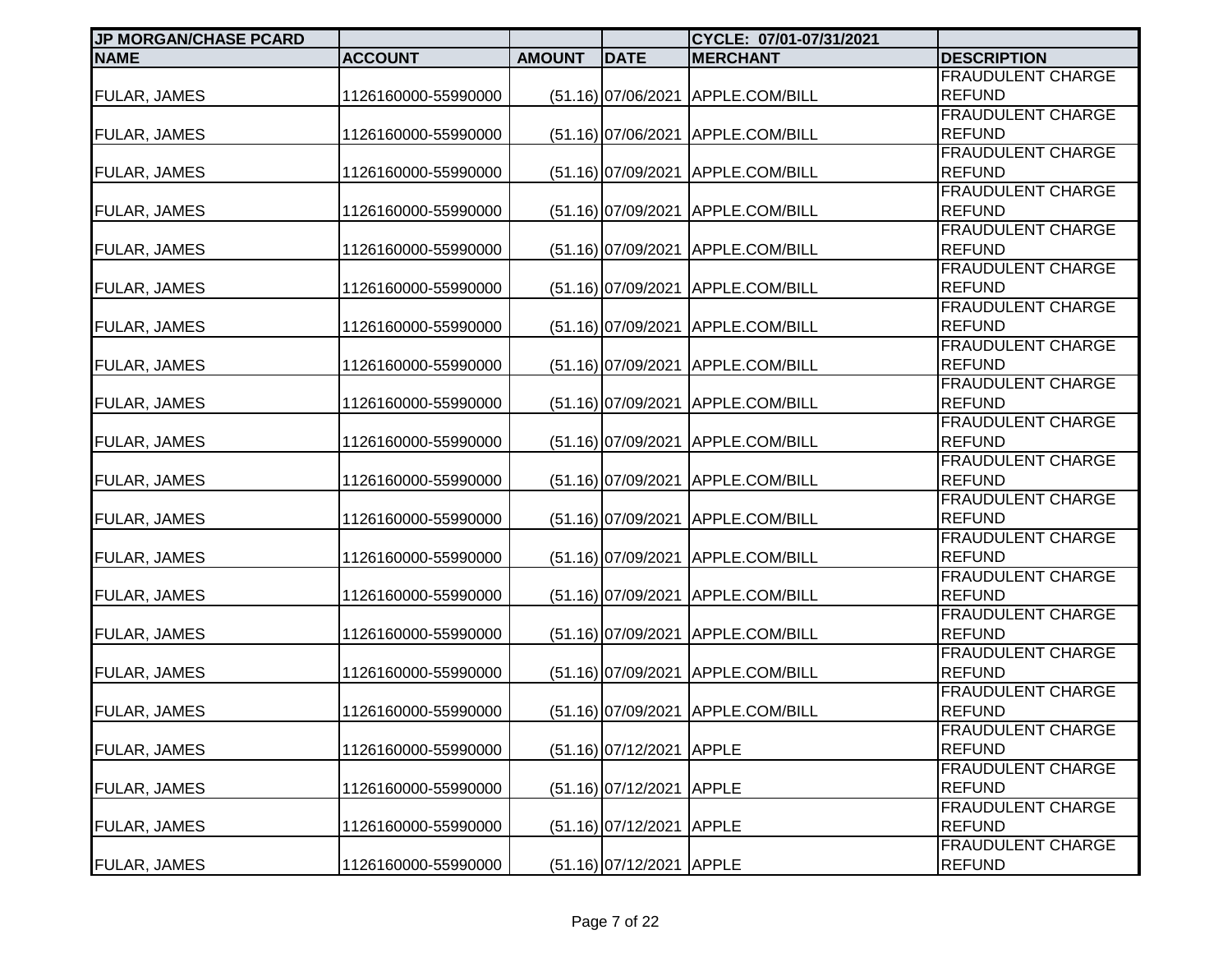| <b>JP MORGAN/CHASE PCARD</b> |                     |               |                          | CYCLE: 07/01-07/31/2021 |                                           |
|------------------------------|---------------------|---------------|--------------------------|-------------------------|-------------------------------------------|
| <b>NAME</b>                  | <b>ACCOUNT</b>      | <b>AMOUNT</b> | <b>DATE</b>              | <b>MERCHANT</b>         | <b>DESCRIPTION</b>                        |
|                              |                     |               |                          |                         | <b>FRAUDULENT CHARGE</b>                  |
| <b>FULAR, JAMES</b>          | 1126160000-55990000 |               | (51.16) 07/12/2021 APPLE |                         | <b>REFUND</b>                             |
|                              |                     |               |                          |                         | <b>FRAUDULENT CHARGE</b>                  |
| <b>FULAR, JAMES</b>          | 1126160000-55990000 |               | (51.16) 07/12/2021 APPLE |                         | <b>REFUND</b>                             |
|                              |                     |               |                          |                         | <b>FRAUDULENT CHARGE</b>                  |
| <b>FULAR, JAMES</b>          | 1126160000-55990000 |               | (51.16) 07/12/2021 APPLE |                         | <b>REFUND</b>                             |
|                              |                     |               |                          |                         | <b>FRAUDULENT CHARGE</b>                  |
| <b>FULAR, JAMES</b>          | 1126160000-55990000 |               | (51.16) 07/12/2021 APPLE |                         | <b>REFUND</b>                             |
|                              |                     |               |                          |                         | FRAUDULENT CHARGE                         |
| FULAR, JAMES                 | 1126160000-55990000 |               | (51.16) 07/12/2021 APPLE |                         | <b>REFUND</b>                             |
|                              |                     |               |                          |                         | <b>FRAUDULENT CHARGE</b>                  |
| <b>FULAR, JAMES</b>          | 1126160000-55990000 |               | $(51.16)$ 07/12/2021     | <b>APPLE</b>            | <b>REFUND</b>                             |
|                              |                     |               |                          |                         | <b>FRAUDULENT CHARGE</b>                  |
| <b>FULAR, JAMES</b>          | 1126160000-55990000 |               | $(51.16)$ 07/12/2021     | <b>APPLE</b>            | <b>REFUND</b><br><b>FRAUDULENT CHARGE</b> |
|                              |                     |               |                          |                         | <b>REFUND</b>                             |
| <b>FULAR, JAMES</b>          | 1126160000-55990000 |               | $(51.16)$ 07/12/2021     | <b>APPLE</b>            | FRAUDULENT CHARGE                         |
| FULAR, JAMES                 | 1126160000-55990000 |               | (51.16) 07/12/2021 APPLE |                         | <b>REFUND</b>                             |
|                              |                     |               |                          |                         | FRAUDULENT CHARGE                         |
| <b>FULAR, JAMES</b>          | 1126160000-55990000 |               | (51.16) 07/12/2021 APPLE |                         | <b>REFUND</b>                             |
|                              |                     |               |                          |                         | FRAUDULENT CHARGE                         |
| <b>FULAR, JAMES</b>          | 1126160000-55990000 |               | (51.16) 07/12/2021 APPLE |                         | <b>REFUND</b>                             |
|                              |                     |               |                          |                         | FRAUDULENT CHARGE                         |
| <b>FULAR, JAMES</b>          | 1126160000-55990000 |               | (51.16) 07/12/2021 APPLE |                         | <b>REFUND</b>                             |
|                              |                     |               |                          |                         | FRAUDULENT CHARGE                         |
| <b>FULAR, JAMES</b>          | 1126160000-55990000 |               | (51.16) 07/12/2021 APPLE |                         | <b>REFUND</b>                             |
|                              |                     |               |                          |                         | <b>FRAUDULENT CHARGE</b>                  |
| <b>FULAR, JAMES</b>          | 1126160000-55990000 |               | (51.16) 07/12/2021 APPLE |                         | <b>REFUND</b>                             |
|                              |                     |               |                          |                         | <b>FRAUDULENT CHARGE</b>                  |
| <b>FULAR, JAMES</b>          | 1126160000-55990000 |               | (52.24) 07/12/2021 APPLE |                         | <b>REFUND</b>                             |
|                              |                     |               |                          |                         | <b>FRAUDULENT CHARGE</b>                  |
| <b>FULAR, JAMES</b>          | 1126160000-55990000 |               | (51.16) 07/12/2021 APPLE |                         | <b>REFUND</b>                             |
|                              |                     |               |                          |                         | FRAUDULENT CHARGE                         |
| <b>FULAR, JAMES</b>          | 1126160000-55990000 |               | (51.16) 07/12/2021 APPLE |                         | <b>REFUND</b>                             |
|                              |                     |               |                          |                         | <b>FRAUDULENT CHARGE</b>                  |
| <b>FULAR, JAMES</b>          | 1126160000-55990000 |               | (51.16) 07/12/2021 APPLE |                         | <b>REFUND</b>                             |
|                              |                     |               |                          |                         | FRAUDULENT CHARGE                         |
| <b>FULAR, JAMES</b>          | 1126160000-55990000 |               | $(51.16)$ 07/12/2021     | <b>APPLE</b>            | <b>REFUND</b>                             |
|                              |                     |               |                          |                         | FRAUDULENT CHARGE                         |
| <b>FULAR, JAMES</b>          | 1126160000-55990000 |               | $(51.16)$ 07/12/2021     | <b>APPLE</b>            | <b>REFUND</b>                             |
|                              |                     |               |                          |                         | FRAUDULENT CHARGE                         |
| FULAR, JAMES                 | 1126160000-55990000 |               | (51.16) 07/12/2021 APPLE |                         | <b>REFUND</b>                             |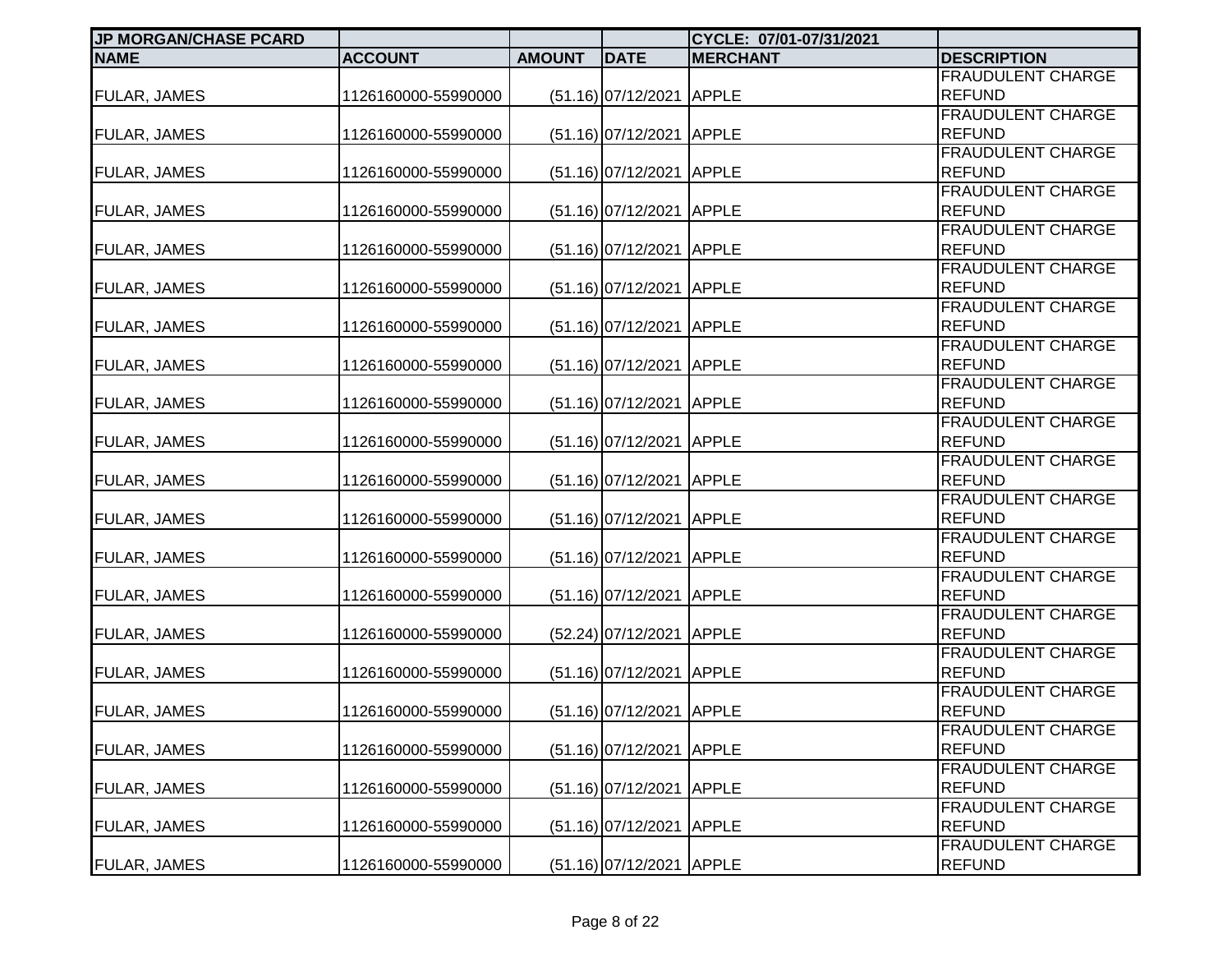| <b>JP MORGAN/CHASE PCARD</b> |                     |               |                          | CYCLE: 07/01-07/31/2021 |                                    |
|------------------------------|---------------------|---------------|--------------------------|-------------------------|------------------------------------|
| <b>NAME</b>                  | <b>ACCOUNT</b>      | <b>AMOUNT</b> | <b>DATE</b>              | <b>MERCHANT</b>         | <b>DESCRIPTION</b>                 |
|                              |                     |               |                          |                         | <b>FRAUDULENT CHARGE</b>           |
| <b>FULAR, JAMES</b>          | 1126160000-55990000 |               | (51.16) 07/12/2021 APPLE |                         | <b>REFUND</b>                      |
|                              |                     |               |                          |                         | <b>FRAUDULENT CHARGE</b>           |
| <b>FULAR, JAMES</b>          | 1126160000-55990000 |               | (51.16) 07/12/2021 APPLE |                         | <b>REFUND</b>                      |
|                              |                     |               |                          |                         | <b>FRAUDULENT CHARGE</b>           |
| <b>FULAR, JAMES</b>          | 1126160000-55990000 |               | (51.16) 07/12/2021 APPLE |                         | <b>REFUND</b>                      |
|                              |                     |               |                          |                         | <b>FRAUDULENT CHARGE</b>           |
| <b>FULAR, JAMES</b>          | 1126160000-55990000 |               | (51.16) 07/12/2021 APPLE |                         | <b>REFUND</b>                      |
|                              |                     |               |                          |                         | FRAUDULENT CHARGE                  |
| <b>FULAR, JAMES</b>          | 1126160000-55990000 |               | (51.16) 07/12/2021 APPLE |                         | <b>REFUND</b>                      |
|                              |                     |               |                          |                         | <b>FRAUDULENT CHARGE</b>           |
| <b>FULAR, JAMES</b>          | 1126160000-55990000 |               | $(51.16)$ 07/12/2021     | <b>APPLE</b>            | <b>REFUND</b>                      |
|                              |                     |               |                          |                         | <b>FRAUDULENT CHARGE</b>           |
| <b>FULAR, JAMES</b>          | 1126160000-55990000 |               | $(51.16)$ 07/12/2021     | <b>APPLE</b>            | <b>REFUND</b>                      |
|                              |                     |               |                          |                         | <b>FRAUDULENT CHARGE</b>           |
| <b>FULAR, JAMES</b>          | 1126160000-55990000 |               | $(51.16)$ 07/12/2021     | <b>APPLE</b>            | <b>REFUND</b><br>FRAUDULENT CHARGE |
|                              |                     |               |                          |                         | <b>REFUND</b>                      |
| FULAR, JAMES                 | 1126160000-55990000 |               | (51.16) 07/12/2021 APPLE |                         | FRAUDULENT CHARGE                  |
| <b>FULAR, JAMES</b>          | 1126160000-55990000 |               | (51.16) 07/12/2021 APPLE |                         | <b>REFUND</b>                      |
|                              |                     |               |                          |                         | FRAUDULENT CHARGE                  |
| <b>FULAR, JAMES</b>          | 1126160000-55990000 |               | (51.16) 07/12/2021 APPLE |                         | <b>REFUND</b>                      |
|                              |                     |               |                          |                         | FRAUDULENT CHARGE                  |
| <b>FULAR, JAMES</b>          | 1126160000-55990000 |               | (51.16) 07/12/2021 APPLE |                         | <b>REFUND</b>                      |
|                              |                     |               |                          |                         | FRAUDULENT CHARGE                  |
| <b>FULAR, JAMES</b>          | 1126160000-55990000 |               | (51.16) 07/12/2021 APPLE |                         | <b>REFUND</b>                      |
|                              |                     |               |                          |                         | <b>FRAUDULENT CHARGE</b>           |
| <b>FULAR, JAMES</b>          | 1126160000-55990000 |               | (51.16) 07/12/2021 APPLE |                         | <b>REFUND</b>                      |
|                              |                     |               |                          |                         | <b>FRAUDULENT CHARGE</b>           |
| <b>FULAR, JAMES</b>          | 1126160000-55990000 |               | (51.16) 07/12/2021 APPLE |                         | <b>REFUND</b>                      |
|                              |                     |               |                          |                         | <b>FRAUDULENT CHARGE</b>           |
| <b>FULAR, JAMES</b>          | 1126160000-55990000 |               | (51.16) 07/12/2021 APPLE |                         | <b>REFUND</b>                      |
|                              |                     |               |                          |                         | FRAUDULENT CHARGE                  |
| <b>FULAR, JAMES</b>          | 1126160000-55990000 |               | (51.16) 07/12/2021 APPLE |                         | <b>REFUND</b>                      |
|                              |                     |               |                          |                         | <b>FRAUDULENT CHARGE</b>           |
| <b>FULAR, JAMES</b>          | 1126160000-55990000 |               | (51.16) 07/12/2021 APPLE |                         | <b>REFUND</b>                      |
|                              |                     |               |                          |                         | FRAUDULENT CHARGE                  |
| <b>FULAR, JAMES</b>          | 1126160000-55990000 |               | $(51.16)$ 07/12/2021     | <b>APPLE</b>            | <b>REFUND</b>                      |
|                              |                     |               |                          |                         | FRAUDULENT CHARGE                  |
| <b>FULAR, JAMES</b>          | 1126160000-55990000 |               | $(51.16)$ 07/12/2021     | <b>APPLE</b>            | <b>REFUND</b>                      |
|                              |                     |               |                          |                         | FRAUDULENT CHARGE                  |
| <b>FULAR, JAMES</b>          | 1126160000-55990000 |               | (51.16) 07/12/2021 APPLE |                         | <b>REFUND</b>                      |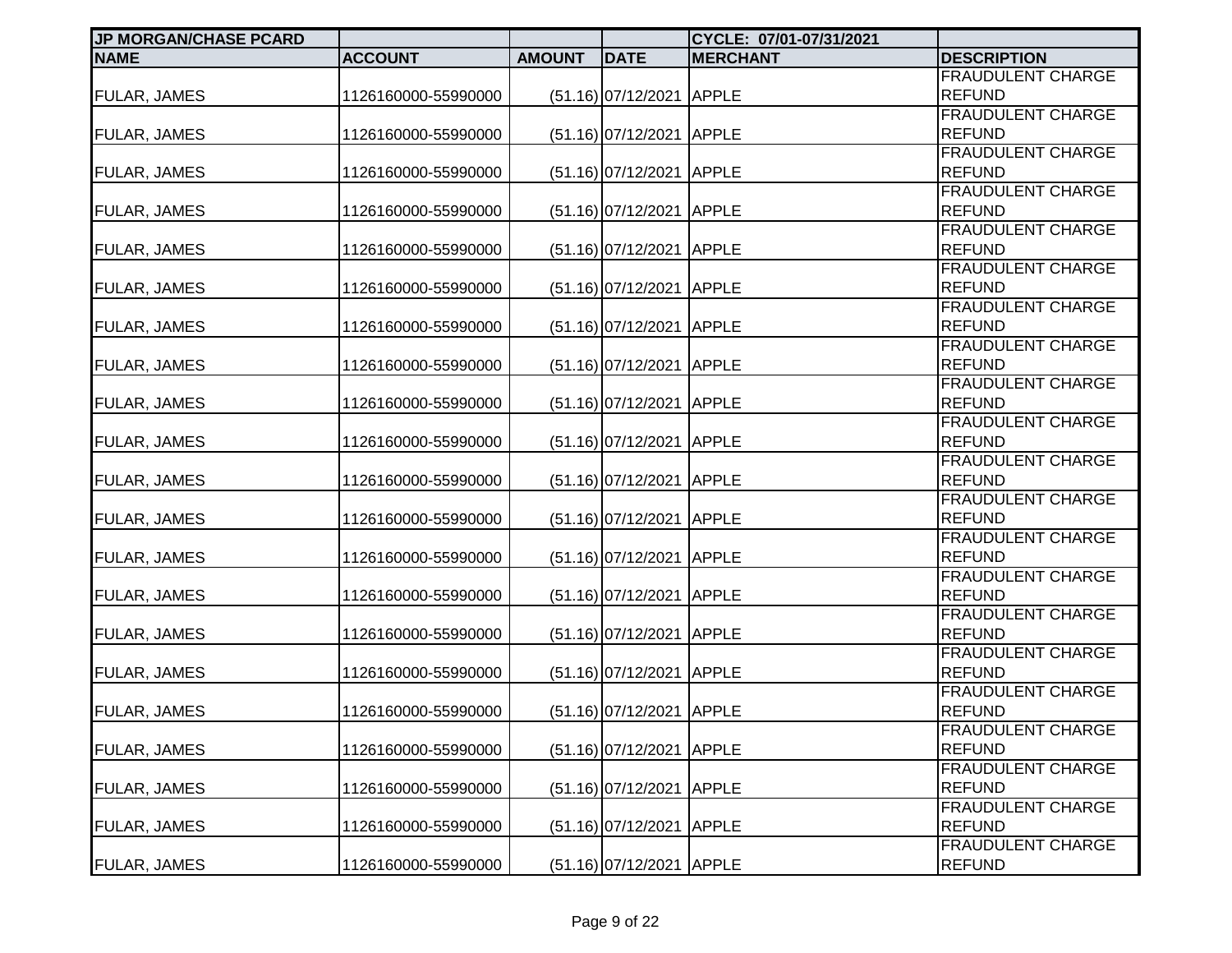| <b>JP MORGAN/CHASE PCARD</b> |                     |               |                          | CYCLE: 07/01-07/31/2021           |                                           |
|------------------------------|---------------------|---------------|--------------------------|-----------------------------------|-------------------------------------------|
| <b>NAME</b>                  | <b>ACCOUNT</b>      | <b>AMOUNT</b> | <b>DATE</b>              | <b>MERCHANT</b>                   | <b>DESCRIPTION</b>                        |
|                              |                     |               |                          |                                   | <b>FRAUDULENT CHARGE</b>                  |
| <b>FULAR, JAMES</b>          | 1126160000-55990000 |               | (51.16) 07/12/2021 APPLE |                                   | <b>REFUND</b>                             |
|                              |                     |               |                          |                                   | <b>FRAUDULENT CHARGE</b>                  |
| <b>FULAR, JAMES</b>          | 1126160000-55990000 |               | $(51.16)$ 07/12/2021     | <b>APPLE</b>                      | <b>REFUND</b>                             |
|                              |                     |               |                          |                                   | <b>FRAUDULENT CHARGE</b>                  |
| <b>FULAR, JAMES</b>          | 1126160000-55990000 |               | (51.16) 07/12/2021 APPLE |                                   | <b>REFUND</b>                             |
|                              |                     |               |                          |                                   | <b>FRAUDULENT CHARGE</b>                  |
| <b>FULAR, JAMES</b>          | 1126160000-55990000 |               | $(51.16)$ 07/12/2021     | <b>APPLE</b>                      | <b>REFUND</b>                             |
|                              |                     |               |                          |                                   | <b>FRAUDULENT CHARGE</b>                  |
| FULAR, JAMES                 | 1126160000-55990000 |               | (51.16) 07/12/2021 APPLE |                                   | <b>REFUND</b>                             |
|                              |                     |               |                          |                                   | <b>FRAUDULENT CHARGE</b>                  |
| <b>FULAR, JAMES</b>          | 1126160000-55990000 |               | $(51.16)$ 07/12/2021     | APPLE.COM/BILL                    | <b>REFUND</b>                             |
|                              |                     |               |                          |                                   | <b>FRAUDULENT CHARGE</b>                  |
| <b>FULAR, JAMES</b>          | 1126160000-55990000 |               | $(51.16)$ 07/12/2021     | APPLE.COM/BILL                    | <b>REFUND</b>                             |
|                              |                     |               |                          |                                   | <b>FRAUDULENT CHARGE</b>                  |
| <b>FULAR, JAMES</b>          | 1126160000-55990000 |               | $(51.16)$ 07/12/2021     | APPLE.COM/BILL                    | <b>REFUND</b>                             |
|                              |                     |               |                          |                                   | FRAUDULENT CHARGE                         |
| FULAR, JAMES                 | 1126160000-55990000 |               | $(51.16)$ 07/12/2021     | APPLE.COM/BILL                    | <b>REFUND</b>                             |
|                              |                     |               |                          |                                   | <b>FRAUDULENT CHARGE</b><br><b>REFUND</b> |
| <b>FULAR, JAMES</b>          | 1126160000-55990000 |               | $(51.16)$ 07/12/2021     | APPLE.COM/BILL                    |                                           |
|                              |                     |               |                          |                                   | FRAUDULENT CHARGE<br><b>REFUND</b>        |
| <b>FULAR, JAMES</b>          | 1126160000-55990000 |               |                          | (51.16) 07/12/2021 APPLE.COM/BILL | <b>FRAUDULENT CHARGE</b>                  |
|                              | 1126160000-55990000 |               |                          | APPLE.COM/BILL                    | <b>REFUND</b>                             |
| <b>FULAR, JAMES</b>          |                     |               | $(52.24)$ 07/12/2021     |                                   | FRAUDULENT CHARGE                         |
| FULAR, JAMES                 | 1126160000-55990000 |               |                          | (51.16) 07/12/2021 APPLE.COM/BILL | <b>REFUND</b>                             |
|                              |                     |               |                          |                                   | <b>FRAUDULENT CHARGE</b>                  |
| <b>FULAR, JAMES</b>          | 1126160000-55990000 |               | $(51.16)$ 07/12/2021     | APPLE.COM/BILL                    | <b>REFUND</b>                             |
|                              |                     |               |                          |                                   | <b>FRAUDULENT CHARGE</b>                  |
| <b>FULAR, JAMES</b>          | 1126160000-55990000 |               |                          | (51.16) 07/12/2021 APPLE.COM/BILL | <b>REFUND</b>                             |
|                              |                     |               |                          |                                   | <b>FRAUDULENT CHARGE</b>                  |
| <b>FULAR, JAMES</b>          | 1126160000-55990000 |               |                          | (51.16) 07/12/2021 APPLE.COM/BILL | <b>REFUND</b>                             |
|                              |                     |               |                          |                                   | FRAUDULENT CHARGE                         |
| <b>FULAR, JAMES</b>          | 1126160000-55990000 |               |                          | (51.16) 07/12/2021 APPLE.COM/BILL | <b>REFUND</b>                             |
|                              |                     |               |                          |                                   | <b>FRAUDULENT CHARGE</b>                  |
| <b>FULAR, JAMES</b>          | 1126160000-55990000 |               |                          | (51.16) 07/12/2021 APPLE.COM/BILL | <b>REFUND</b>                             |
| <b>FULAR, JAMES</b>          | 1126160000-55990000 |               | 51.16 07/19/2021         | <b>APPLE</b>                      | <b>FRAUDULENT CHARGE</b>                  |
| <b>FULAR, JAMES</b>          | 1126160000-55990000 |               | 51.16 07/19/2021         | <b>APPLE</b>                      | <b>FRAUDULENT CHARGE</b>                  |
| FULAR, JAMES                 | 1126160000-55990000 |               | 51.16 07/19/2021 APPLE   |                                   | <b>FRAUDULENT CHARGE</b>                  |
| <b>FULAR, JAMES</b>          | 1126160000-55990000 |               | 51.16 07/19/2021 APPLE   |                                   | <b>FRAUDULENT CHARGE</b>                  |
| <b>FULAR, JAMES</b>          | 1126160000-55990000 |               | 51.16 07/19/2021 APPLE   |                                   | <b>FRAUDULENT CHARGE</b>                  |
| FULAR, JAMES                 | 1126160000-55990000 |               | 51.16 07/19/2021         | <b>APPLE</b>                      | <b>FRAUDULENT CHARGE</b>                  |
| FULAR, JAMES                 | 1126160000-55990000 |               | 51.16 07/19/2021 APPLE   |                                   | <b>FRAUDULENT CHARGE</b>                  |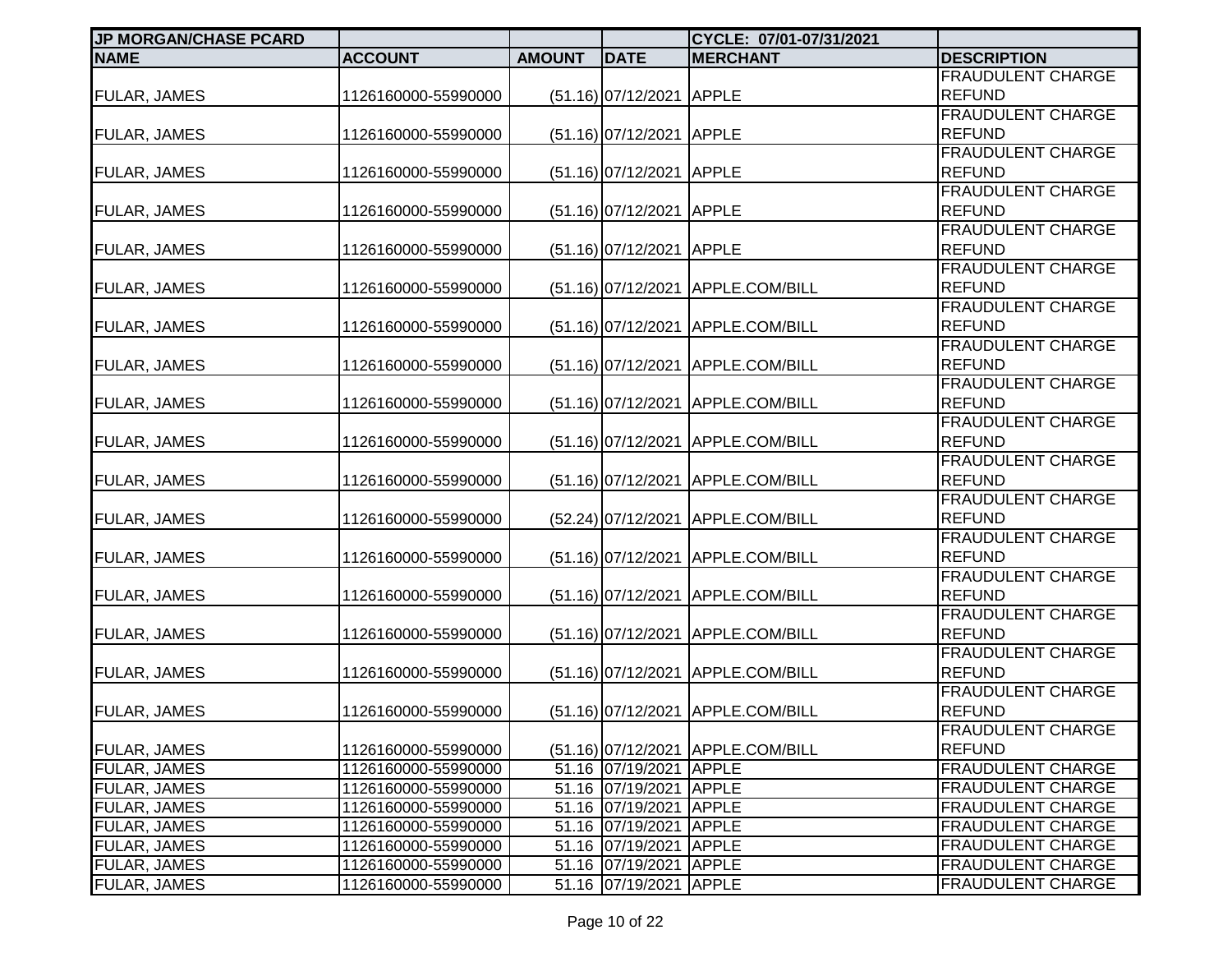| <b>JP MORGAN/CHASE PCARD</b> |                     |               |                        | CYCLE: 07/01-07/31/2021 |                          |
|------------------------------|---------------------|---------------|------------------------|-------------------------|--------------------------|
| <b>NAME</b>                  | <b>ACCOUNT</b>      | <b>AMOUNT</b> | <b>DATE</b>            | <b>MERCHANT</b>         | <b>DESCRIPTION</b>       |
| <b>FULAR, JAMES</b>          | 1126160000-55990000 |               | 51.16 07/19/2021 APPLE |                         | <b>FRAUDULENT CHARGE</b> |
| <b>FULAR, JAMES</b>          | 1126160000-55990000 |               | 51.16 07/19/2021 APPLE |                         | <b>FRAUDULENT CHARGE</b> |
| <b>FULAR, JAMES</b>          | 1126160000-55990000 |               | 51.16 07/19/2021 APPLE |                         | <b>FRAUDULENT CHARGE</b> |
| <b>FULAR, JAMES</b>          | 1126160000-55990000 |               | 51.16 07/19/2021 APPLE |                         | <b>FRAUDULENT CHARGE</b> |
| <b>FULAR, JAMES</b>          | 1126160000-55990000 |               | 51.16 07/19/2021 APPLE |                         | <b>FRAUDULENT CHARGE</b> |
| FULAR, JAMES                 | 1126160000-55990000 |               | 51.16 07/19/2021 APPLE |                         | <b>FRAUDULENT CHARGE</b> |
| FULAR, JAMES                 | 1126160000-55990000 |               | 51.16 07/19/2021 APPLE |                         | <b>FRAUDULENT CHARGE</b> |
| FULAR, JAMES                 | 1126160000-55990000 |               | 51.16 07/19/2021 APPLE |                         | <b>FRAUDULENT CHARGE</b> |
| FULAR, JAMES                 | 1126160000-55990000 |               | 51.16 07/19/2021 APPLE |                         | <b>FRAUDULENT CHARGE</b> |
| FULAR, JAMES                 | 1126160000-55990000 |               | 51.16 07/19/2021 APPLE |                         | <b>FRAUDULENT CHARGE</b> |
| FULAR, JAMES                 | 1126160000-55990000 |               | 51.16 07/19/2021 APPLE |                         | <b>FRAUDULENT CHARGE</b> |
| <b>FULAR, JAMES</b>          | 1126160000-55990000 |               | 51.16 07/19/2021 APPLE |                         | <b>FRAUDULENT CHARGE</b> |
| FULAR, JAMES                 | 1126160000-55990000 |               | 51.16 07/19/2021 APPLE |                         | <b>FRAUDULENT CHARGE</b> |
| <b>FULAR, JAMES</b>          | 1126160000-55990000 |               | 51.16 07/19/2021 APPLE |                         | <b>FRAUDULENT CHARGE</b> |
| <b>FULAR, JAMES</b>          | 1126160000-55990000 |               | 51.16 07/19/2021 APPLE |                         | <b>FRAUDULENT CHARGE</b> |
| <b>FULAR, JAMES</b>          | 1126160000-55990000 |               | 51.16 07/19/2021 APPLE |                         | <b>FRAUDULENT CHARGE</b> |
| <b>FULAR, JAMES</b>          | 1126160000-55990000 |               | 51.16 07/19/2021 APPLE |                         | <b>FRAUDULENT CHARGE</b> |
| <b>FULAR, JAMES</b>          | 1126160000-55990000 |               | 51.16 07/19/2021 APPLE |                         | <b>FRAUDULENT CHARGE</b> |
| <b>FULAR, JAMES</b>          | 1126160000-55990000 |               | 51.16 07/19/2021 APPLE |                         | <b>FRAUDULENT CHARGE</b> |
| <b>FULAR, JAMES</b>          | 1126160000-55990000 |               | 51.16 07/19/2021 APPLE |                         | <b>FRAUDULENT CHARGE</b> |
| FULAR, JAMES                 | 1126160000-55990000 |               | 51.16 07/19/2021 APPLE |                         | <b>FRAUDULENT CHARGE</b> |
| FULAR, JAMES                 | 1126160000-55990000 |               | 51.16 07/19/2021 APPLE |                         | <b>FRAUDULENT CHARGE</b> |
| FULAR, JAMES                 | 1126160000-55990000 |               | 51.16 07/19/2021 APPLE |                         | <b>FRAUDULENT CHARGE</b> |
| FULAR, JAMES                 | 1126160000-55990000 |               | 51.16 07/19/2021 APPLE |                         | <b>FRAUDULENT CHARGE</b> |
| FULAR, JAMES                 | 1126160000-55990000 |               | 52.24 07/19/2021 APPLE |                         | <b>FRAUDULENT CHARGE</b> |
| FULAR, JAMES                 | 1126160000-55990000 |               | 51.16 07/19/2021 APPLE |                         | <b>FRAUDULENT CHARGE</b> |
| FULAR, JAMES                 | 1126160000-55990000 |               | 51.16 07/19/2021 APPLE |                         | <b>FRAUDULENT CHARGE</b> |
| FULAR, JAMES                 | 1126160000-55990000 |               | 51.16 07/19/2021 APPLE |                         | <b>FRAUDULENT CHARGE</b> |
| FULAR, JAMES                 | 1126160000-55990000 |               | 51.16 07/19/2021 APPLE |                         | <b>FRAUDULENT CHARGE</b> |
| <b>FULAR, JAMES</b>          | 1126160000-55990000 |               | 51.16 07/19/2021 APPLE |                         | <b>FRAUDULENT CHARGE</b> |
| <b>FULAR, JAMES</b>          | 1126160000-55990000 |               | 51.16 07/19/2021 APPLE |                         | <b>FRAUDULENT CHARGE</b> |
| <b>FULAR, JAMES</b>          | 1126160000-55990000 |               | 51.16 07/19/2021 APPLE |                         | <b>FRAUDULENT CHARGE</b> |
| <b>FULAR, JAMES</b>          | 1126160000-55990000 |               | 51.16 07/19/2021 APPLE |                         | <b>FRAUDULENT CHARGE</b> |
| <b>FULAR, JAMES</b>          | 1126160000-55990000 |               | 51.16 07/19/2021 APPLE |                         | <b>FRAUDULENT CHARGE</b> |
| <b>FULAR, JAMES</b>          | 1126160000-55990000 |               | 51.16 07/19/2021 APPLE |                         | <b>FRAUDULENT CHARGE</b> |
| FULAR, JAMES                 | 1126160000-55990000 |               | 51.16 07/19/2021 APPLE |                         | <b>FRAUDULENT CHARGE</b> |
| FULAR, JAMES                 | 1126160000-55990000 |               | 51.16 07/19/2021 APPLE |                         | <b>FRAUDULENT CHARGE</b> |
| FULAR, JAMES                 | 1126160000-55990000 |               | 51.16 07/19/2021 APPLE |                         | <b>FRAUDULENT CHARGE</b> |
| FULAR, JAMES                 | 1126160000-55990000 |               | 51.16 07/19/2021 APPLE |                         | <b>FRAUDULENT CHARGE</b> |
| FULAR, JAMES                 | 1126160000-55990000 |               | 51.16 07/19/2021 APPLE |                         | <b>FRAUDULENT CHARGE</b> |
| FULAR, JAMES                 | 1126160000-55990000 |               | 51.16 07/19/2021 APPLE |                         | <b>FRAUDULENT CHARGE</b> |
| FULAR, JAMES                 | 1126160000-55990000 |               | 51.16 07/19/2021 APPLE |                         | <b>FRAUDULENT CHARGE</b> |
| FULAR, JAMES                 | 1126160000-55990000 |               | 51.16 07/19/2021 APPLE |                         | <b>FRAUDULENT CHARGE</b> |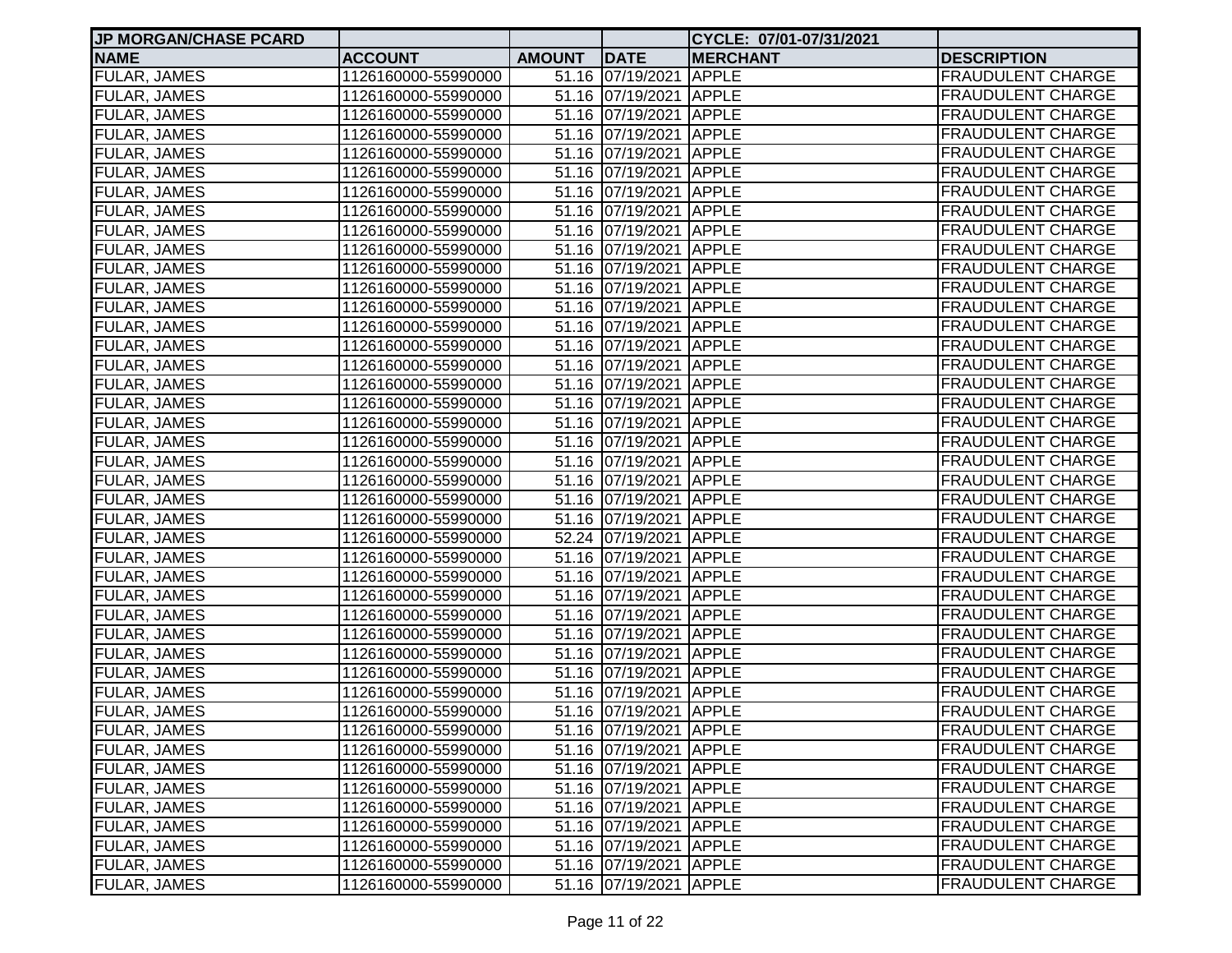| <b>JP MORGAN/CHASE PCARD</b> |                     |               |                         | CYCLE: 07/01-07/31/2021                  |                                                                                              |
|------------------------------|---------------------|---------------|-------------------------|------------------------------------------|----------------------------------------------------------------------------------------------|
| <b>NAME</b>                  | <b>ACCOUNT</b>      | <b>AMOUNT</b> | DATE                    | <b>MERCHANT</b>                          | <b>DESCRIPTION</b>                                                                           |
| <b>FULAR, JAMES</b>          | 1126160000-55990000 |               | 51.16 07/19/2021        | <b>APPLE</b>                             | <b>FRAUDULENT CHARGE</b>                                                                     |
| <b>FULAR, JAMES</b>          | 1126113000-55993000 |               | 246.53 07/30/2021       | <b>SITEONE LANDSCAPE SUPP</b>            | <b>NW HERBICIDE</b>                                                                          |
| <b>FULAR, JAMES</b>          | 1126111000-55993000 |               | 246.53 07/30/2021       | <b>SITEONE LANDSCAPE SUPP</b>            | <b>VO HERBICIDE</b>                                                                          |
| <b>FULAR, JAMES Total</b>    |                     | 493.06        |                         |                                          |                                                                                              |
| <b>GILMORE, MEGAN</b>        | 1311800000-55110551 |               | 50.00 07/20/2021 TARGET | 00014654                                 | <b>CLASSROOM SUPPLIES</b>                                                                    |
| <b>GILMORE, MEGAN Total</b>  |                     | 50.00         |                         |                                          |                                                                                              |
| <b>GORDON, BRIAN</b>         | 1429300000-57410000 |               |                         | 10.99 07/01/2021 NFHSNETWORK.COM         | <b>SUBSCRIPTION FEE</b>                                                                      |
| <b>GORDON, BRIAN Total</b>   |                     | 10.99         |                         |                                          |                                                                                              |
| <b>GREAVES, JASON</b>        | 1126160000-55993000 |               |                         | 234.18 07/05/2021 MARKS OUTDOOR POWER EQ | <b>MTCE MOWER PARTS -</b><br><b>CASTER KIT, SWITCH</b><br><b>PTO AND ROPE RECOILS</b>        |
| <b>GREAVES, JASON</b>        | 4126160951-54110000 |               |                         | 763.52 07/16/2021 MENARDS WIXOM MI       | <b>MTCE - SALT SHED</b><br><b>INSTALLATIONS - SF PG</b><br>74-75 SHED<br><b>CONSTRUCTION</b> |
| <b>GREAVES, JASON</b>        | 4126160951-54110000 |               |                         | 87.34 07/16/2021 MENARDS WIXOM MI        | <b>MTCE - SALT SHED</b><br><b>INSTALLATIONS - SF PG</b><br>74-75 SHED<br><b>CONSTRUCTION</b> |
| <b>GREAVES, JASON</b>        | 4126160951-54110000 |               |                         | 452.26 07/21/2021 MENARDS WIXOM MI       | <b>MTCE - SALT SHED</b><br><b>INSTALLATIONS - SF PG</b><br>74-75 SHED<br><b>CONSTRUCTION</b> |
| <b>GREAVES, JASON</b>        | 1126160000-55992000 |               |                         | 46.23 07/30/2021 ABC SUPPLY 372          | <b>BOSCO BARN REPAIR</b>                                                                     |
| <b>GREAVES, JASON</b>        | 1126160000-55992000 |               |                         | 98.14 07/30/2021 THE HOME DEPOT #2737    | <b>MAINTENANCE SUPPLIES</b><br><b>DUCT TAPE, RUST</b><br><b>REMOVER</b>                      |
| <b>GREAVES, JASON Total</b>  |                     | 1681.67       |                         |                                          |                                                                                              |
| <b>HANSEN, ANN</b>           | 1335100000-53220553 |               |                         | 40.00 07/02/2021 APPELBAUM TRAINING INS  | PD FOR CARE AIDE                                                                             |
| HANSEN, ANN                  | 1335100000-53220553 |               |                         | 10.00 07/28/2021 MICHIGAN REGISTRY THE   | <b>REQUIRED TRAINING</b><br>FOR NEW CARE AIDE                                                |
| <b>HANSEN, ANN Total</b>     |                     | 50.00         |                         |                                          |                                                                                              |
| HAWKINS, STEPHANIE           | 2929641352-57920000 |               |                         | 39.88 07/12/2021 AMZN MKTP US*2921P2582  | <b>SUMMER CAMP-</b><br><b>PRESCHOOL</b>                                                      |
| <b>HAWKINS, STEPHANIE</b>    | 2929641352-57920000 |               | 82.75 07/12/2021        | <b>OTC BRANDS INC</b>                    | <b>SUMMER CAMP-</b><br><b>PRESCHOOL</b>                                                      |
| <b>HAWKINS, STEPHANIE</b>    | 2929641352-57920000 |               | 17.37 07/14/2021        | AMAZON.COM*294CU09U2                     | <b>SUMMER CAMP</b><br><b>SUPPLIES</b>                                                        |
| <b>HAWKINS, STEPHANIE</b>    | 2929641352-57920000 |               | 87.83 07/19/2021        | <b>OTC BRANDS INC</b>                    | <b>SUMMER CAMP-</b><br><b>PRESCHOOL</b>                                                      |
| <b>HAWKINS, STEPHANIE</b>    | 2929641352-57920000 |               |                         | 13.49 07/22/2021 AMZN MKTP US*2E0EC7781  | <b>SUMMER CAMP-</b><br><b>PRESCHOOL</b>                                                      |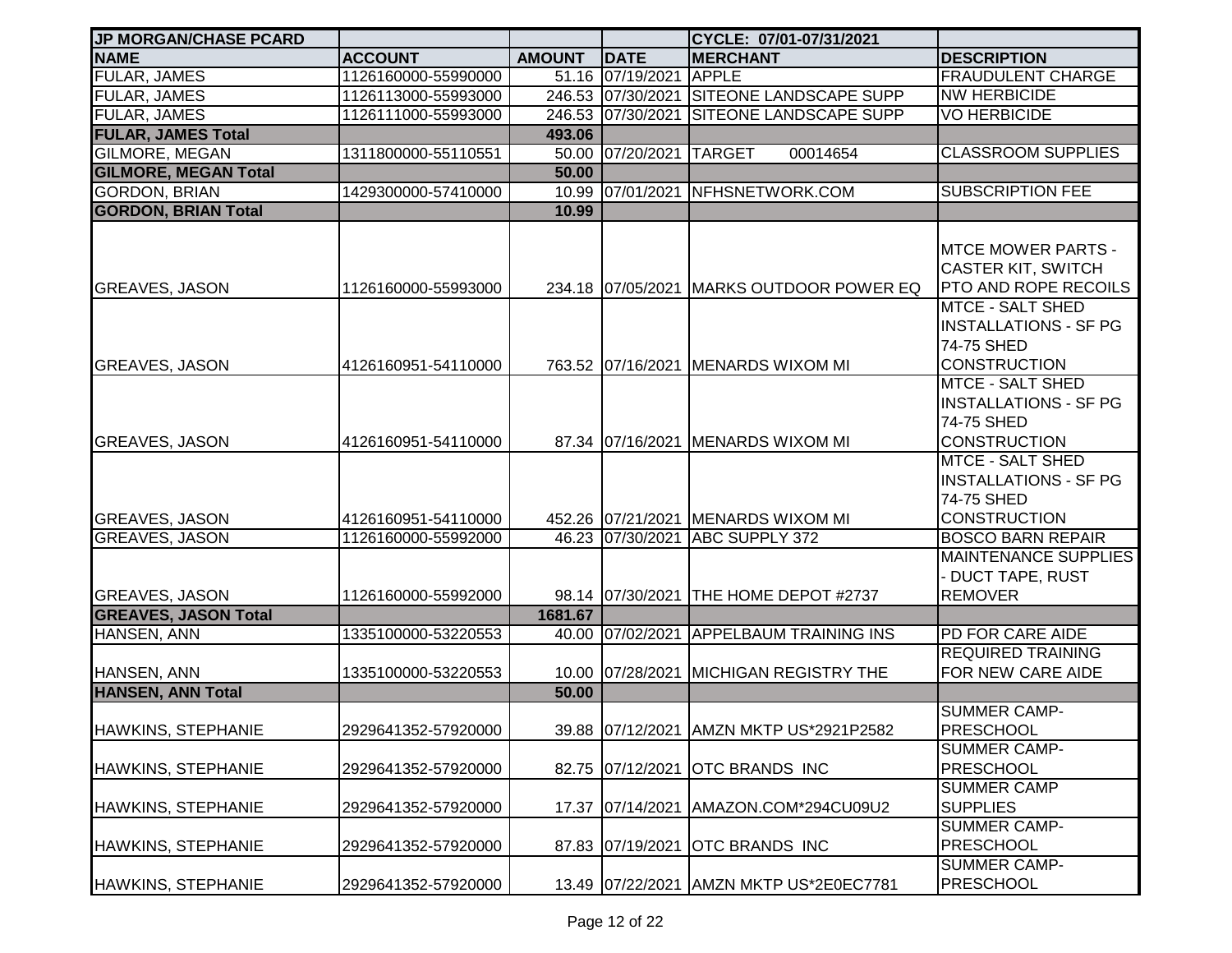| <b>JP MORGAN/CHASE PCARD</b>    |                     |               |                        | CYCLE: 07/01-07/31/2021                     |                                         |
|---------------------------------|---------------------|---------------|------------------------|---------------------------------------------|-----------------------------------------|
| <b>NAME</b>                     | <b>ACCOUNT</b>      | <b>AMOUNT</b> | <b>DATE</b>            | <b>MERCHANT</b>                             | <b>DESCRIPTION</b>                      |
|                                 |                     |               |                        |                                             | <b>SUMMER CAMP-</b>                     |
| <b>HAWKINS, STEPHANIE</b>       | 2929641352-57920000 |               | 13.78 07/22/2021       | AMZN MKTP US*2E1VE2U31                      | <b>PRESCHOOL</b>                        |
|                                 |                     |               |                        |                                             | <b>SUMMER CAMP-</b>                     |
| <b>HAWKINS, STEPHANIE</b>       | 2929641352-57920000 |               |                        | 19.27 07/27/2021 AMZN MKTP US*2E8UE0IF0     | <b>PRESCHOOL</b>                        |
|                                 |                     |               |                        |                                             | <b>SUMMER CAMP-</b>                     |
| <b>HAWKINS, STEPHANIE</b>       | 2929641352-57920000 |               |                        | 15.74 07/28/2021 AMAZON.COM*2E0VY2W00       | <b>PRESCHOOL</b>                        |
|                                 |                     |               |                        |                                             | <b>SUMMER CAMP-</b>                     |
| <b>HAWKINS, STEPHANIE</b>       | 2929641352-57920000 |               |                        | 11.68 07/28/2021 AMAZON.COM*2E2VF3W50       | <b>PRESCHOOL</b>                        |
|                                 |                     |               |                        |                                             | <b>SUMMER CAMP-</b>                     |
| <b>HAWKINS, STEPHANIE</b>       | 2929641352-57920000 |               | 59.98 07/29/2021       | AMAZON.COM*2P2UR6EL1                        | <b>PRESCHOOL</b>                        |
|                                 |                     |               |                        |                                             | <b>SUMMER CAMP-</b>                     |
| <b>HAWKINS, STEPHANIE</b>       | 2929641352-57920000 |               | 49.99 07/29/2021       | AMAZON.COM*2P9P57O00                        | <b>PRESCHOOL</b>                        |
|                                 |                     |               |                        |                                             | <b>SUMMER CAMP-</b>                     |
| <b>HAWKINS, STEPHANIE</b>       | 2929641352-57920000 |               | 30.59 07/29/2021       | AMZN MKTP US*2P5PP4OE0                      | <b>PRESCHOOL</b>                        |
|                                 |                     |               |                        |                                             | SUMMER CAMP-                            |
| <b>HAWKINS, STEPHANIE</b>       | 2929641352-57920000 |               | 123.95 07/30/2021      | <b>OTC BRANDS INC</b>                       | <b>PRESCHOOL</b>                        |
| <b>HAWKINS, STEPHANIE Total</b> |                     | 566.30        |                        |                                             |                                         |
|                                 |                     |               |                        |                                             | HENDERSON-MSBO                          |
| <b>HENDERSON, BETH</b>          | 1125200000-57410000 |               | 150.00 07/13/2021      | <b>MSBO</b>                                 | <b>RENEWAL FEES</b>                     |
|                                 |                     |               |                        |                                             | <b>NCSD DISTRICT</b>                    |
| <b>HENDERSON, BETH</b>          | 1125200000-53610000 |               |                        | 407.50 07/14/2021 IN *PRINT & MARKETING     | <b>ENVELOPES</b>                        |
|                                 |                     |               |                        |                                             | MALBON-MSBO                             |
| <b>HENDERSON, BETH</b>          | 1125200000-57410000 |               | 150.00 07/14/2021 MSBO |                                             | <b>RENEWAL FEES</b>                     |
| <b>HENDERSON, BETH Total</b>    |                     | 707.50        |                        |                                             |                                         |
|                                 |                     |               |                        |                                             | <b>TRANSPORTATION BUS</b>               |
| HETTEL, ERIC                    | 1126170000-55992000 |               | 257.97 07/14/2021      | <b>PACIFIC CASCADE</b>                      | <b>SIGNS</b><br><b>TRANSPORTATION -</b> |
|                                 |                     |               |                        |                                             | NATURAL GROUND                          |
|                                 |                     |               |                        |                                             | MODEL FLEXPOST SIGN                     |
| <b>HETTEL, ERIC</b>             | 1126170000-55992000 |               |                        | <b>SMARTSIGN</b>                            | <b>POST</b>                             |
| <b>HETTEL, ERIC Total</b>       |                     | 491.96        | 233.99 07/16/2021      |                                             |                                         |
|                                 |                     |               |                        |                                             | <b>MASA LEADERSHIP</b>                  |
| <b>HOLLY, SHEILA</b>            | 1123200000-57410000 |               | 180.00 07/01/2021      | <b>MICHIGANASS</b>                          | DUES, SHEILA HOLLY                      |
|                                 |                     |               |                        |                                             | <b>ESB GLASS COFFEE</b>                 |
| <b>IHOLLY, SHEILA</b>           | 1123100000-55990000 |               |                        | 26.28   07/05/2021   AMZN MKTP US*292D12FB2 | <b>CARAFE</b>                           |
|                                 |                     |               |                        |                                             | COFFEE CARAFE SCRUB                     |
| <b>HOLLY, SHEILA</b>            | 1123100000-55990000 |               | 14.98 07/06/2021       | AMZN MKTP US*293EJ61M0                      | <b>BRUSH</b>                            |
| <b>HOLLY, SHEILA</b>            | 1123100000-57410000 |               | 180.00 07/13/2021      | <b>MSBO</b>                                 | <b>ANNUAL DUES</b>                      |
|                                 |                     |               |                        |                                             | YEARS OF SERVICE                        |
|                                 |                     |               |                        |                                             | AWARD - SANDRA                          |
| <b>HOLLY, SHEILA</b>            | 1128300000-57910000 |               | 67.50 07/22/2021       | CONTEMPORARY INDUSTRIE                      | <b>BRASIL</b>                           |
| <b>HOLLY, SHEILA Total</b>      |                     | 468.76        |                        |                                             |                                         |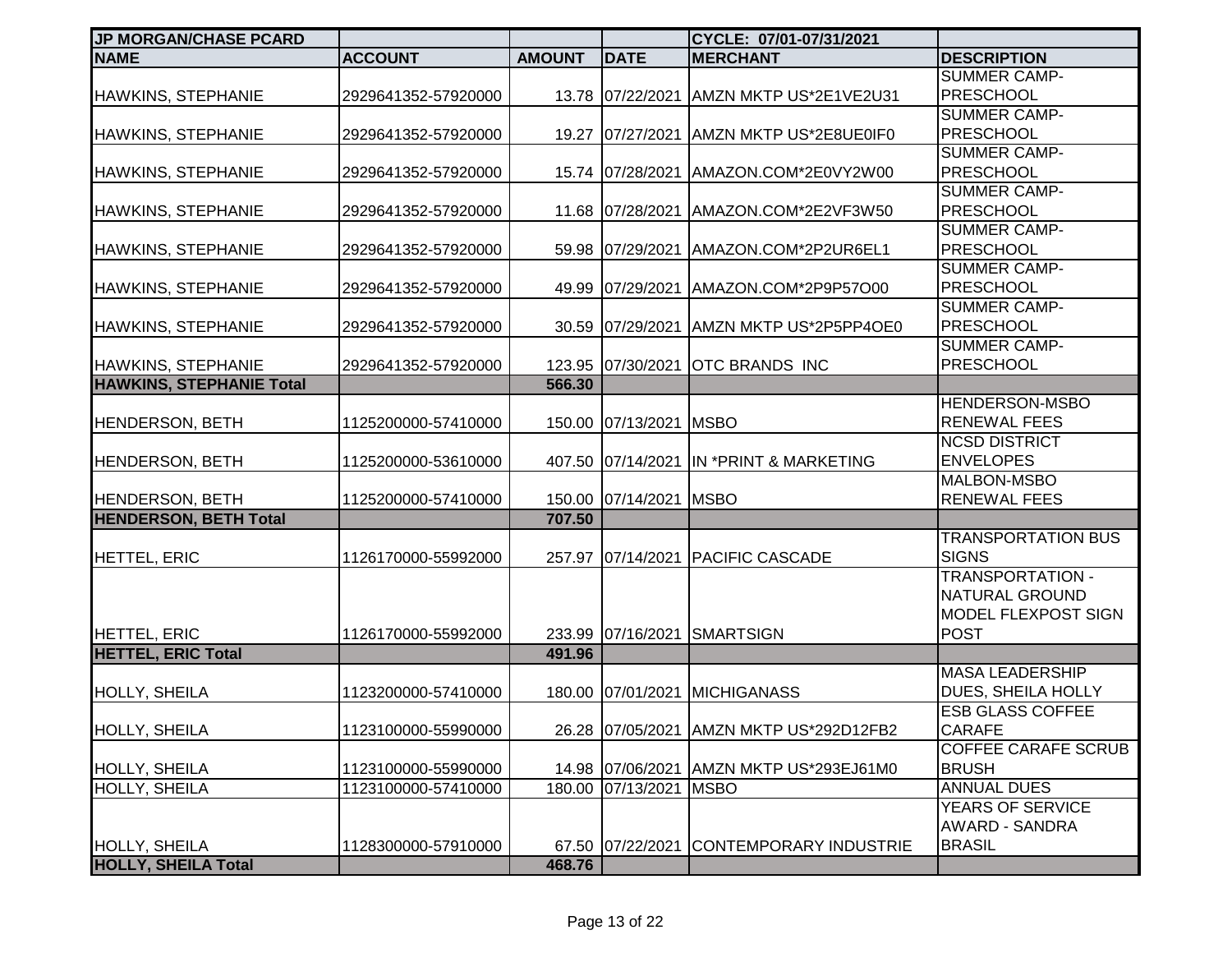| <b>JP MORGAN/CHASE PCARD</b>  |                     |               |                   | CYCLE: 07/01-07/31/2021                  |                             |
|-------------------------------|---------------------|---------------|-------------------|------------------------------------------|-----------------------------|
| <b>NAME</b>                   | <b>ACCOUNT</b>      | <b>AMOUNT</b> | <b>DATE</b>       | <b>MERCHANT</b>                          | <b>DESCRIPTION</b>          |
|                               |                     |               |                   |                                          | <b>PERSONAL PURCHASE</b>    |
|                               |                     |               |                   |                                          | (OOPS), REIMBURSE           |
|                               |                     |               |                   |                                          | WILL BE DEPOSITED TO        |
| <b>HOSKINS, DIANE</b>         | 2929625301-57920000 |               |                   | 61.22 07/20/2021 SAMSCLUB.COM            | SA ACT.                     |
| <b>HOSKINS, DIANE Total</b>   |                     | 61.22         |                   |                                          |                             |
| <b>HURLBURT, THOMAS</b>       | 1127170000-55790000 |               |                   | 10.59 07/19/2021 BATTERIES+BULBS #0727   | <b>BATTERIES</b>            |
| <b>HURLBURT, THOMAS</b>       | 1127170000-55790000 |               | 34.64 07/26/2021  | THE HOME DEPOT #2737                     | <b>SUPPLIES</b>             |
| <b>HURLBURT, THOMAS Total</b> |                     | 45.23         |                   |                                          |                             |
|                               |                     |               |                   |                                          | <b>SUMMER CAMP</b>          |
| JOB, STACEY                   | 1335100000-55990553 |               |                   | 85.58 07/01/2021 AMAZON.COM*2983H7VS1    | <b>SUPPLIES</b>             |
|                               |                     |               |                   |                                          | <b>SUMMER CAMP</b>          |
| <b>JOB, STACEY</b>            | 1335100000-55990553 |               | 196.88 07/01/2021 | <b>PP*KONAICEWEST</b>                    | <b>SUPPLIES</b>             |
|                               |                     |               |                   |                                          | <b>SUMMER CAMP</b>          |
| <b>JOB, STACEY</b>            | 1335100000-54910553 |               |                   | 600.00 07/02/2021 PAYPAL *WILDLIFESAF    | <b>RESOURCE</b>             |
|                               |                     |               |                   |                                          | <b>SUMMER CAMP</b>          |
|                               | 1335100000-55990553 |               |                   | 27.99 07/08/2021 AMAZON.COM*298BD9HH0    | <b>SUPPLIES</b>             |
| <b>JOB, STACEY</b>            |                     |               |                   |                                          | <b>SUMMER CAMP SNACK</b>    |
| JOB, STACEY                   | 1335100000-55990553 |               | 100.68 07/14/2021 | GFS STORE #1985                          |                             |
| JOB, STACEY                   | 1335100000-53220553 |               | 10.00 07/14/2021  | <b>MICHIGAN REGISTRY THE</b>             | MI REGISTRY TRAINING        |
|                               |                     |               |                   |                                          | <b>SUMMER CAMP</b>          |
| <b>JOB, STACEY</b>            | 1335100000-55990553 |               | 29.98 07/15/2021  | AMZN MKTP US*2E0AB5410                   | <b>SUPPLIES</b>             |
|                               |                     |               |                   |                                          | <b>SUMMER CAMP</b>          |
| JOB, STACEY                   | 1335100000-55990553 |               |                   | 44.99 07/19/2021 AMZN MKTP US*2E2RI5BW1  | <b>SUPPLIES</b>             |
|                               |                     |               |                   |                                          | <b>ENVIRONMENTAL</b>        |
| JOB, STACEY                   | 1335100000-57410553 |               |                   | 221.25 07/19/2021 G2GCHARGE.COM          | <b>INSPECTION NMS</b>       |
| JOB, STACEY                   | 1335100000-53220553 |               | 10.00 07/21/2021  | <b>MICHIGAN REGISTRY: THE</b>            | <b>MI REGISTRY TRAINING</b> |
| <b>JOB, STACEY</b>            | 1335100000-55990553 |               | 147.00 07/23/2021 | <b>PP*WTB ICE LLC</b>                    | <b>SUMMER CAMP SNACK</b>    |
| <b>JOB, STACEY Total</b>      |                     | 1474.35       |                   |                                          |                             |
| JORDAN, CHRISTOPHER           | 1126122000-55992000 |               | 364.50 07/08/2021 | <b>R L DEPPMANN CO</b>                   | HS F1 CIRC PUMP             |
| JORDAN, CHRISTOPHER           | 1126122000-55992000 | 864.00        | 07/08/2021        | <b>R L DEPPMANN CO</b>                   | HS BOILER E & F             |
|                               |                     |               |                   |                                          | HS RTU 31 - FUSE CLASS      |
| JORDAN, CHRISTOPHER           | 1126122000-55992000 |               | 191.28 07/13/2021 | <b>GRAINGER</b>                          | J 40A                       |
|                               |                     |               |                   |                                          |                             |
|                               |                     |               |                   |                                          | HS RTU 31- FUSE CLASS       |
| JORDAN, CHRISTOPHER           | 1126122000-55992000 |               |                   | 204.28 07/14/2021 GRAINGER               | J 35A JKS SERIES            |
|                               |                     |               |                   |                                          | <b>HS ROOM 179 -</b>        |
|                               |                     |               |                   |                                          | <b>COPELAND CRANKCASE</b>   |
| JORDAN, CHRISTOPHER           | 1126122000-55992000 |               | 175.46 07/15/2021 | <b>IDOWNRIVER REFRIG SUP C</b>           | <b>HEATER</b>               |
|                               |                     |               |                   |                                          |                             |
|                               |                     |               |                   |                                          |                             |
|                               |                     |               |                   |                                          | HS DOM HOT WATER -          |
| JORDAN, CHRISTOPHER           | 1126122000-55992000 |               | 796.50 07/27/2021 | <b>IR L DEPPMANN CO</b>                  | <b>BRONZE BODY BOOSTER</b>  |
|                               |                     |               |                   |                                          | MS OFFICE - PRESS BALL      |
| JORDAN, CHRISTOPHER           | 1126120000-55992000 |               |                   | 597.90 07/28/2021 ETNA DISTRIBUTORS, LLC | <b>VALVES</b>               |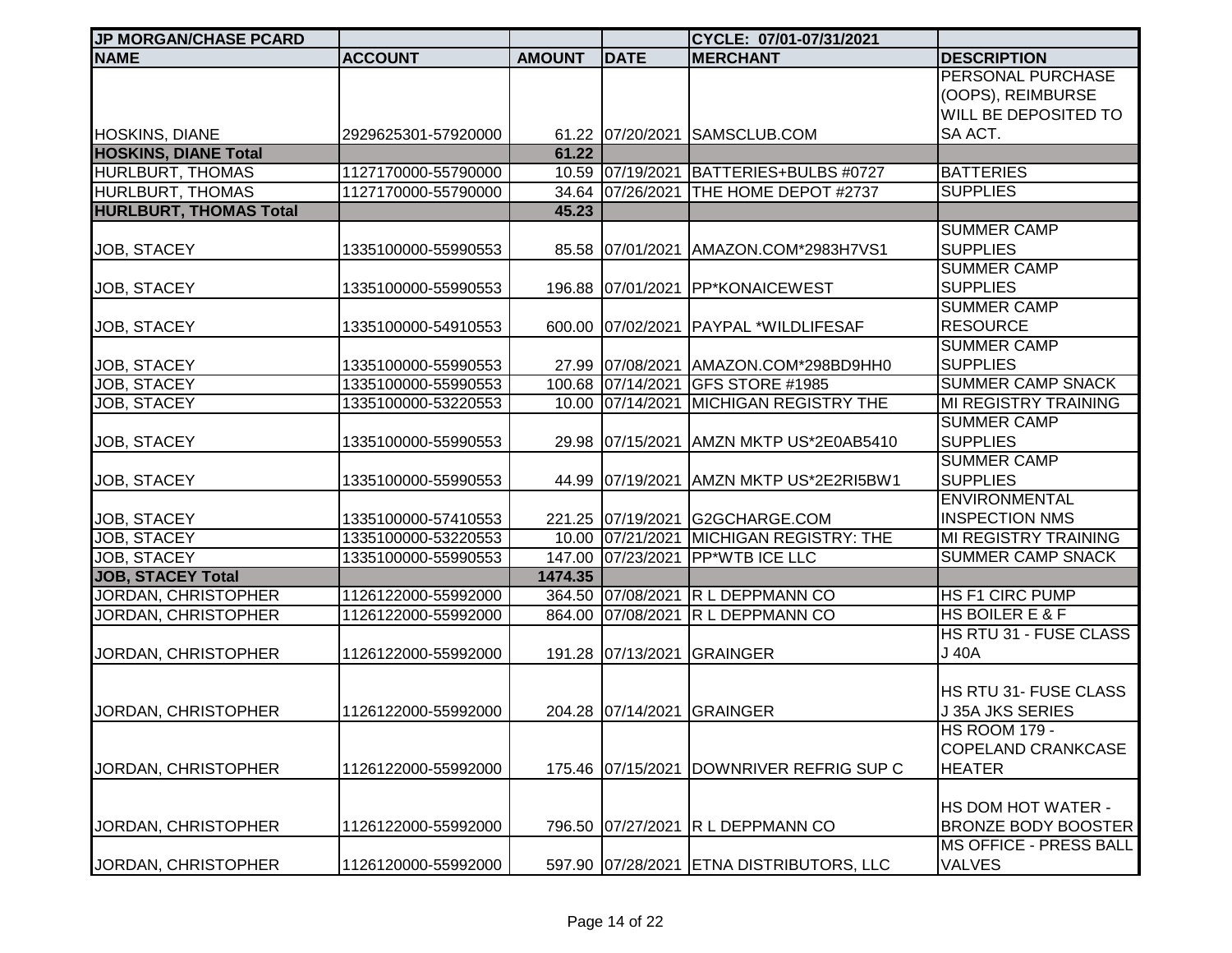| <b>JP MORGAN/CHASE PCARD</b>     |                     |               |                   | CYCLE: 07/01-07/31/2021                   |                                                                      |
|----------------------------------|---------------------|---------------|-------------------|-------------------------------------------|----------------------------------------------------------------------|
| <b>NAME</b>                      | <b>ACCOUNT</b>      | <b>AMOUNT</b> | <b>DATE</b>       | <b>MERCHANT</b>                           | <b>DESCRIPTION</b>                                                   |
| JORDAN, CHRISTOPHER              | 1126160000-55992000 |               |                   | 92.38 07/29/2021 THE HOME DEPOT #2737     | <b>HVAC TRUCK SAFETY</b><br><b>SUPPLIES</b>                          |
| <b>JORDAN, CHRISTOPHER Total</b> |                     | 3286.30       |                   |                                           |                                                                      |
| <b>KOBROSSY, THERESE</b>         | 1335100000-55110553 |               | 49.95 07/05/2021  | <b>GFS STORE #1985</b>                    | POPSICLES FOR<br><b>SUMMER CAMP</b>                                  |
| <b>KOBROSSY, THERESE</b>         | 1335100000-55110553 |               | 93.39 07/08/2021  | GFS STORE #1985                           | <b>S'MORES DAY AT</b><br><b>SUMMER CAMP</b>                          |
| <b>KOBROSSY, THERESE</b>         | 1335100000-55110553 |               | 20.86 07/23/2021  | MEIJER #122                               | <b>SLIME DAY AT SUMMER</b><br><b>CAMP</b>                            |
| <b>KOBROSSY, THERESE Total</b>   |                     | 164.20        |                   |                                           |                                                                      |
| LALONDE, LUCAS                   | 1129900000-53450000 |               | 30.00 07/12/2021  | <b>FIGURE 53</b>                          | <b>QLAB LICENCE FEE FOR</b><br><b>RENTAL</b>                         |
| <b>LALONDE, LUCAS Total</b>      |                     | 30.00         |                   |                                           |                                                                      |
| LOCRICCHIO, ANTHONY              | 1122500000-57910000 |               |                   | 24.82 07/02/2021 FEDEX 280960911634       | <b>RETURN INCORRECT</b><br><b>CABLES PURCHASED.</b>                  |
| LOCRICCHIO, ANTHONY              | 1122500000-57910000 |               | 68.45 07/02/2021  | FEDEX 280961058174                        | RETURN INCORRECT<br><b>CABLES PURCHASED.</b>                         |
| LOCRICCHIO, ANTHONY              | 1122500000-57910000 |               | 70.75 07/02/2021  | FEDEX 280961110231                        | <b>RETURN INCORRECT</b><br><b>CABLES PURCHASED.</b>                  |
| LOCRICCHIO, ANTHONY              | 1122500000-57910000 |               | 70.75 07/02/2021  | FEDEX 280961184255                        | <b>RETURN INCORRECT</b><br><b>CABLES PURCHASED.</b>                  |
| LOCRICCHIO, ANTHONY              | 1122500000-57910000 |               | 70.75 07/02/2021  | FEDEX 280961214295                        | <b>RETURN INCORRECT</b><br><b>CABLES PURCHASED.</b>                  |
| LOCRICCHIO, ANTHONY              | 1122500000-55910000 |               | 949.80 07/05/2021 | AMZN MKTP US*2979T8TI0                    | SHELVES FOR TECH<br><b>DEPARTMENT</b>                                |
| LOCRICCHIO, ANTHONY              | 1122500000-55990000 |               | 105.86 07/06/2021 | AMAZON.COM*299QE03Z2                      | <b>TOOLS FOR 1:1 STUDENT</b><br><b>REPAIRS</b>                       |
| LOCRICCHIO, ANTHONY              | 1122500000-55990000 |               |                   | 6392.20 07/07/2021 AMZN MKTP US*291DO70A2 | 620 USB C TO USB C<br><b>CABLES FOR TEACHER</b><br><b>MONITORS</b>   |
| LOCRICCHIO, ANTHONY              | 1122500000-55990000 |               |                   | 999.00 07/07/2021 AMZN MKTP US*2922F9ER2  | <b>2 CAMERAS FOR</b><br><b>CONSTRUCTION</b>                          |
| LOCRICCHIO, ANTHONY              | 1122500000-55990000 |               |                   | 69.98 07/08/2021 AMAZON.COM*296WN2162     | 2 SD CARDS FOR<br><b>CONSTRUCTION</b><br><b>CAMERAS</b>              |
| LOCRICCHIO, ANTHONY              | 1122500000-53450000 |               | 36.35 07/15/2021  | TELZIO (124180)                           | <b>COVID-19 EXPENSE:</b><br>MENTAL HEALTH LINE<br>FOR NCSD STUDENTS. |
| LOCRICCHIO, ANTHONY              | 1122500000-55910000 |               | 785.08 07/16/2021 | AMZN MKTP US*2E2N20L90                    | TOOLS TO SUPPORT 21-<br>22 REPAIR FOR STUDENT<br><b>DEVICES</b>      |
| LOCRICCHIO, ANTHONY              | 1122500000-55910000 |               |                   | 39.78 07/20/2021 AMZN MKTP US*2E6ZS0110   | <b>MECHANICAL PENCILS</b><br>AND DOOR STOPPERS                       |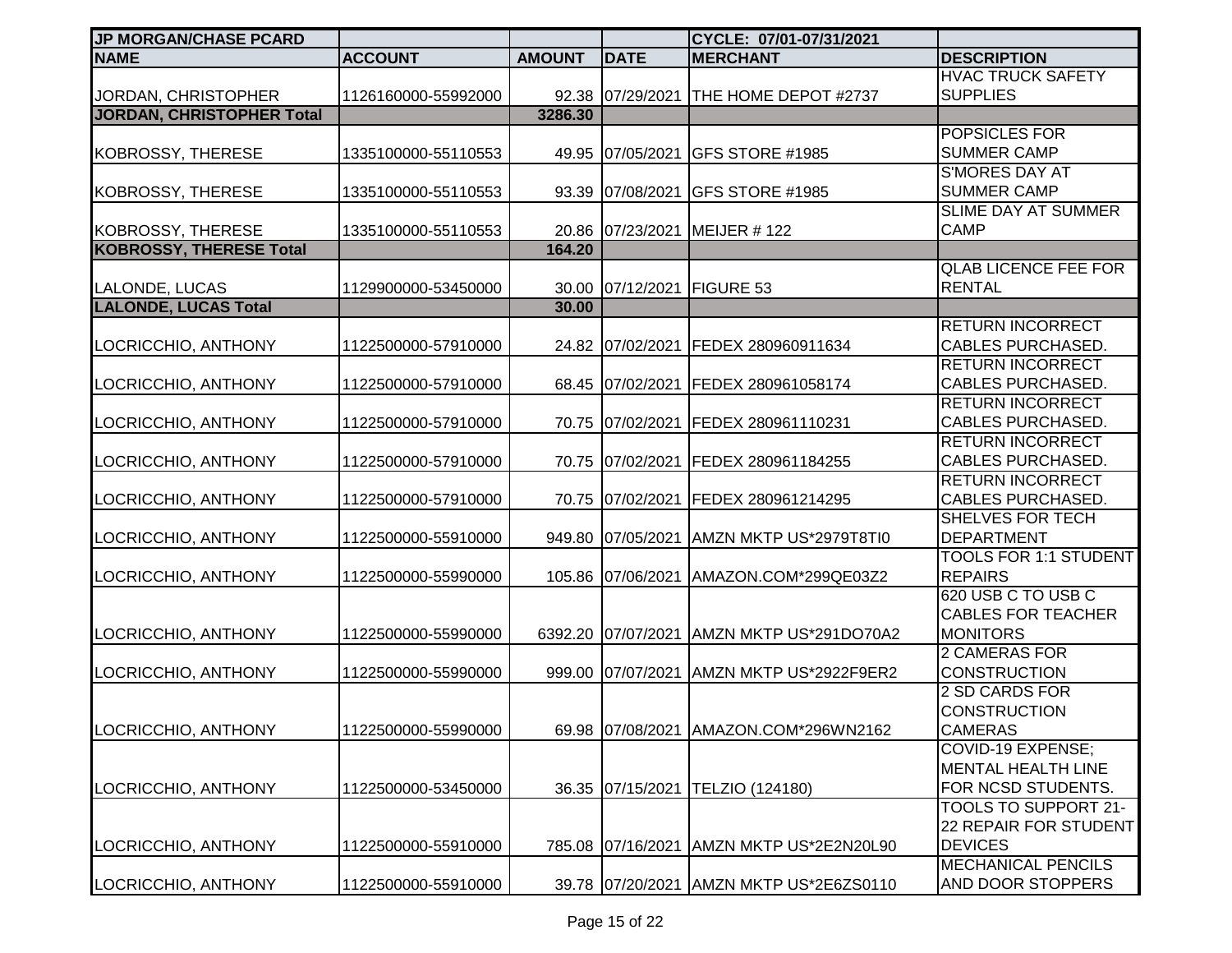| <b>JP MORGAN/CHASE PCARD</b>     |                     |               |                   | CYCLE: 07/01-07/31/2021                   |                              |
|----------------------------------|---------------------|---------------|-------------------|-------------------------------------------|------------------------------|
| <b>NAME</b>                      | <b>ACCOUNT</b>      | <b>AMOUNT</b> | <b>DATE</b>       | <b>MERCHANT</b>                           | <b>DESCRIPTION</b>           |
|                                  |                     |               |                   |                                           | 2 NOTEBOOKS AND 2            |
|                                  |                     |               |                   |                                           | HDMI TO DISPLAY PORT         |
| LOCRICCHIO, ANTHONY              | 1122500000-55910000 |               | 42.14 07/26/2021  | AMZN MKTP US*2P1AN0ZE1                    | <b>CABLES</b>                |
|                                  |                     |               |                   |                                           | <b>TWO OZOBOTS FOR LISA</b>  |
|                                  |                     |               |                   |                                           | <b>AND PRISCILA FOR</b>      |
| LOCRICCHIO, ANTHONY              | 1122500000-57910000 |               | 178.00 07/27/2021 | <b>SSI*SCHOOL SPECIALTY</b>               | <b>TESTING PURPOSES.</b>     |
|                                  |                     |               |                   |                                           |                              |
|                                  |                     |               |                   |                                           | <b>AUDIO/CD OF BOOK TALK</b> |
| LOCRICCHIO, ANTHONY              | 1122500000-55990000 |               |                   | 19.49 07/28/2021 AMZN MKTP US*2E5XK6SI2   | <b>BOOK PER DIRECTOR</b>     |
|                                  |                     |               |                   |                                           | <b>BOOK CLUB BOOK PER</b>    |
| LOCRICCHIO, ANTHONY              | 1122500000-55910000 |               | 21.28 07/29/2021  | AMAZON.COM*2E7I52K72                      | <b>DIRECTOR</b>              |
|                                  |                     |               |                   |                                           | <b>SSD HARD RIVE TO</b>      |
|                                  |                     |               |                   |                                           | <b>HOUSE JAPANESE</b>        |
| LOCRICCHIO, ANTHONY              | 1122500000-55990000 |               | 227.59 07/29/2021 | AMZN MKTP US*2E8IK4KX2                    | <b>SOFTWARE</b>              |
| <b>LOCRICCHIO, ANTHONY Total</b> |                     | 10172.07      |                   |                                           |                              |
|                                  |                     |               |                   |                                           | <b>TRANSPORTATION, AASA</b>  |
|                                  |                     |               |                   |                                           | <b>ADVOCACY AND</b>          |
|                                  |                     |               |                   |                                           | GOVERNING,                   |
| <b>MATTHEWS, STEVEN</b>          | 1123200000-53229000 |               | 21.22 07/13/2021  | <b>SQ *UVC</b>                            | <b>WASHINGTON DC</b>         |
|                                  |                     |               |                   |                                           | PARKING, AASA                |
|                                  |                     |               |                   |                                           | ADVOCACY AND                 |
|                                  |                     |               |                   |                                           | GOVERNING BOARD,             |
| <b>MATTHEWS, STEVEN</b>          | 1123200000-53229000 |               |                   | 104.00 07/16/2021 METRO AIRPORT PARKING   | <b>WASHINGTON DC</b>         |
|                                  |                     |               |                   |                                           | LODGING, AASA                |
|                                  |                     |               |                   |                                           | ADVOCACY AND                 |
|                                  |                     |               |                   |                                           | GOVERNING,                   |
| <b>MATTHEWS, STEVEN</b>          | 1123200000-53229000 |               |                   | 582.81 07/19/2021 HYATT HOTELS            | <b>WASHINGTON DC</b>         |
| <b>MATTHEWS, STEVEN Total</b>    |                     | 708.03        |                   |                                           |                              |
|                                  |                     |               |                   |                                           | <b>NW SIDEWALK - RUST</b>    |
| NESMITH, RUSSELL                 | 1126113000-55992000 |               | 95.94 07/05/2021  | THE HOME DEPOT #2722                      | <b>OLEUM PAINT</b>           |
|                                  |                     |               |                   |                                           | <b>NW SIDEWALK - SCRUB</b>   |
|                                  |                     |               |                   |                                           | <b>BRUSH AND RUST-</b>       |
| <b>NESMITH, RUSSELL</b>          | 1126113000-55992000 |               | 46.95 07/05/2021  | <b>THE HOME DEPOT #2737</b>               | <b>OLEUM</b>                 |
|                                  |                     |               |                   |                                           | <b>MTCE SALT SHED -</b>      |
| <b>NESMITH, RUSSELL</b>          | 1126160000-54220000 |               | 568.60 07/09/2021 | CHET S RENT ALL - NOVI                    | <b>LOADER DITCH WITCH</b>    |
|                                  |                     |               |                   |                                           | <b>MTCE SALT SHED -</b>      |
|                                  |                     |               |                   |                                           | <b>LOADER DITCH WITCH</b>    |
| <b>NESMITH, RUSSELL</b>          | 1126160000-54220000 |               |                   | (73.45) 07/09/2021 CHET S RENT ALL - NOVI | <b>REFUND</b>                |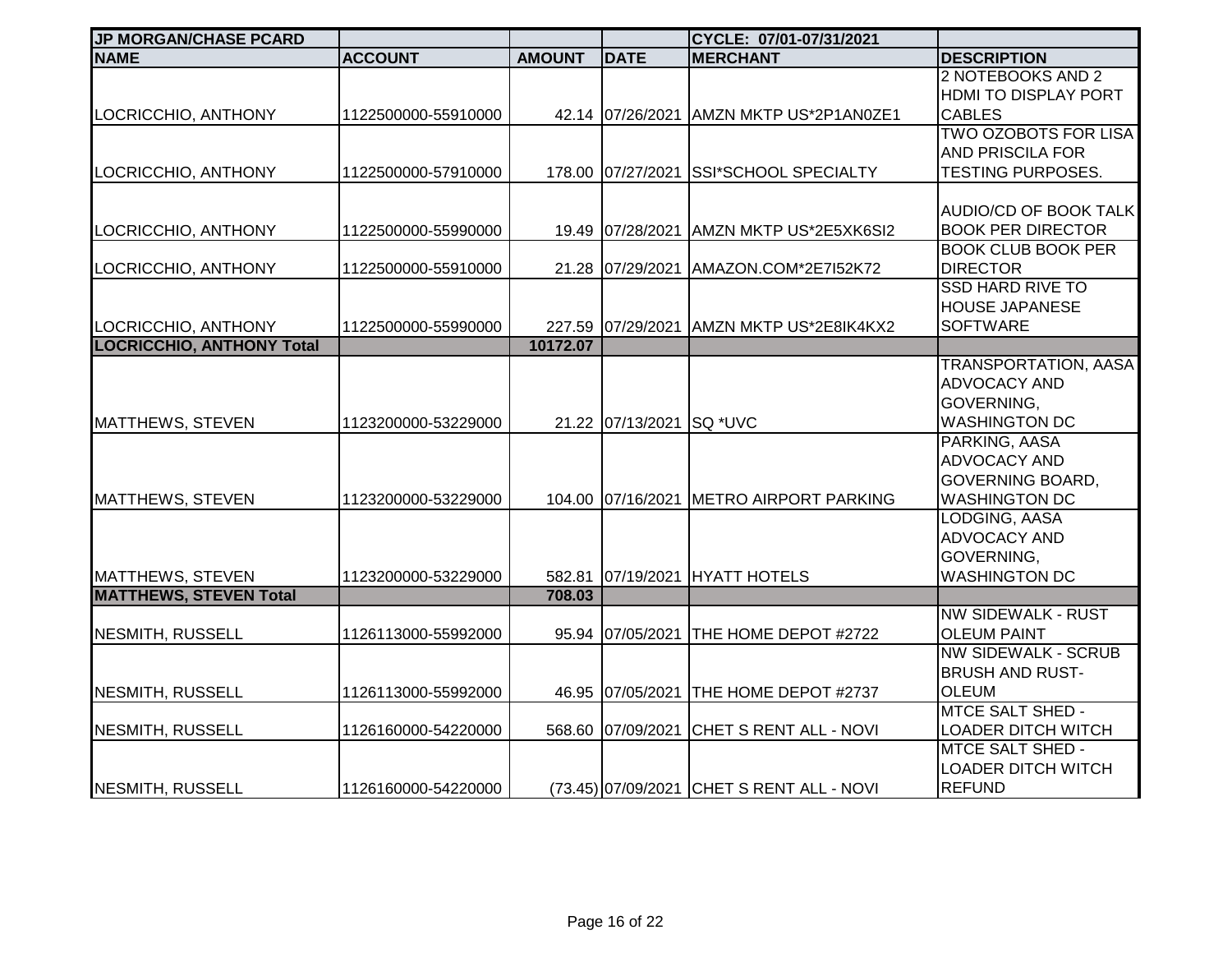| <b>JP MORGAN/CHASE PCARD</b>  |                     |               |                   | CYCLE: 07/01-07/31/2021                  |                              |
|-------------------------------|---------------------|---------------|-------------------|------------------------------------------|------------------------------|
| <b>NAME</b>                   | <b>ACCOUNT</b>      | <b>AMOUNT</b> | <b>DATE</b>       | <b>MERCHANT</b>                          | <b>DESCRIPTION</b>           |
|                               |                     |               |                   |                                          | <b>MTCE - SALT SHED</b>      |
|                               |                     |               |                   |                                          | <b>INSTALLATIONS - SF PG</b> |
|                               |                     |               |                   |                                          | 74-75 SHED                   |
|                               |                     |               |                   |                                          | <b>CONSTRUCTION- DIABLO</b>  |
|                               |                     |               |                   |                                          | <b>FRAMING; LEDGERLOK</b>    |
| <b>NESMITH, RUSSELL</b>       | 4126160951-54110000 |               |                   | 55.95 07/15/2021 THE HOME DEPOT #2737    | <b>SCREWS</b>                |
|                               |                     |               |                   |                                          | <b>MTCE - PLUMBING</b>       |
|                               |                     |               |                   |                                          | <b>STOCK - SINGLE HANDLE</b> |
| <b>NESMITH, RUSSELL</b>       | 1126160000-55992000 |               |                   | 169.98 07/29/2021 BEST PLUMBING SPECIALT | <b>CERAMIC</b>               |
|                               |                     |               |                   |                                          | <b>MTCE PLUMBING STOCK -</b> |
| <b>NESMITH, RUSSELL</b>       | 1126160000-55992000 |               | 146.76 07/29/2021 | <b>CONTRACTORS PIPE&amp;SUPPL</b>        | <b>SLOAN SPUC</b>            |
|                               |                     |               |                   |                                          | <b>MTCE - PLUMBING</b>       |
|                               |                     |               |                   |                                          | <b>STOCK - VACUUM</b>        |
|                               |                     |               |                   |                                          | <b>BREAKER REPAIR KIT,</b>   |
| <b>NESMITH, RUSSELL</b>       | 1126160000-55992000 |               |                   | 281.27 07/30/2021 BEST PLUMBING SPECIALT | URINAL REPAIR KIT            |
| <b>NESMITH, RUSSELL Total</b> |                     | 1292.00       |                   |                                          |                              |
| <b>NOWICKI, MATTHEW</b>       | 1127170000-55790000 | 29.97         | 07/02/2021        | <b>THE HOME DEPOT #2737</b>              | <b>SUPPLIES</b>              |
| <b>NOWICKI, MATTHEW Total</b> |                     | 29.97         |                   |                                          |                              |
|                               |                     |               |                   |                                          | <b>HVAC STOCK -</b>          |
| OAKES, ROBERT                 | 1126160000-55992000 |               | 682.96 07/05/2021 | DOWNRIVER REFRIG SUP C                   | <b>REFREDGERANT</b>          |
|                               |                     |               |                   |                                          | OH DOMESTIC WATER            |
|                               |                     |               |                   |                                          | <b>HEATER - PRESS BALL</b>   |
|                               |                     |               |                   |                                          | VALVE; COUPLING;             |
| OAKES, ROBERT                 | 1126112000-55992000 |               |                   | 534.27 07/05/2021 ETNA DISTRIBUTORS, LLC | PROTECTION PIPE              |
|                               |                     |               |                   |                                          | <b>CARD USED IN ERROR</b>    |
|                               |                     |               |                   |                                          | <b>USER REIMBURSED</b>       |
| <b>OAKES, ROBERT</b>          | 1126160000-55990000 |               |                   | 40.23 07/05/2021 MENARDS WIXOM MI        | <b>DISTRICT</b>              |
|                               |                     |               |                   |                                          |                              |
|                               |                     |               |                   |                                          | OH DOMESTIC WATER            |
|                               |                     |               |                   |                                          | <b>HEATER - NEW RED FOX</b>  |
| OAKES, ROBERT                 | 1126112000-55992000 |               |                   | 454.50 07/05/2021 R L DEPPMANN CO        | <b>BRONZE CIRCULATOR</b>     |
|                               |                     |               |                   |                                          | <b>CARD USED IN ERROR</b>    |
|                               |                     |               |                   |                                          | <b>USER REIMBURSED</b>       |
| <b>OAKES, ROBERT</b>          | 1126160000-55990000 |               |                   | 61.22 07/06/2021 APPLEBEES 808665180861  | <b>DISTRICT</b>              |
|                               |                     |               |                   |                                          |                              |
|                               |                     |               |                   |                                          | <b>MTCE HVAC STOCK - DCA</b> |
| <b>OAKES, ROBERT</b>          | 1126160000-55992000 |               |                   | 446.15 07/12/2021 NATIONAL ENERGY CONTRO | VDS SR-FAILS UP 3/4"         |
|                               |                     |               |                   |                                          | HS RM 179 - DRIERS           |
|                               |                     |               |                   |                                          | <b>SWEAT LIQUID AND</b>      |
| OAKES, ROBERT                 | 1126122000-55992000 |               | 49.41 07/13/2021  | DOWNRIVER REFRIG SUP C                   | <b>CALGON THERMO TRAP</b>    |
|                               |                     |               |                   |                                          | NW GYM AHU 1 - V-BELT,       |
| OAKES, ROBERT                 | 1126113000-55992000 |               |                   | 79.12 07/13/2021 GRAINGER                | COGGED BX83                  |
|                               |                     |               |                   |                                          |                              |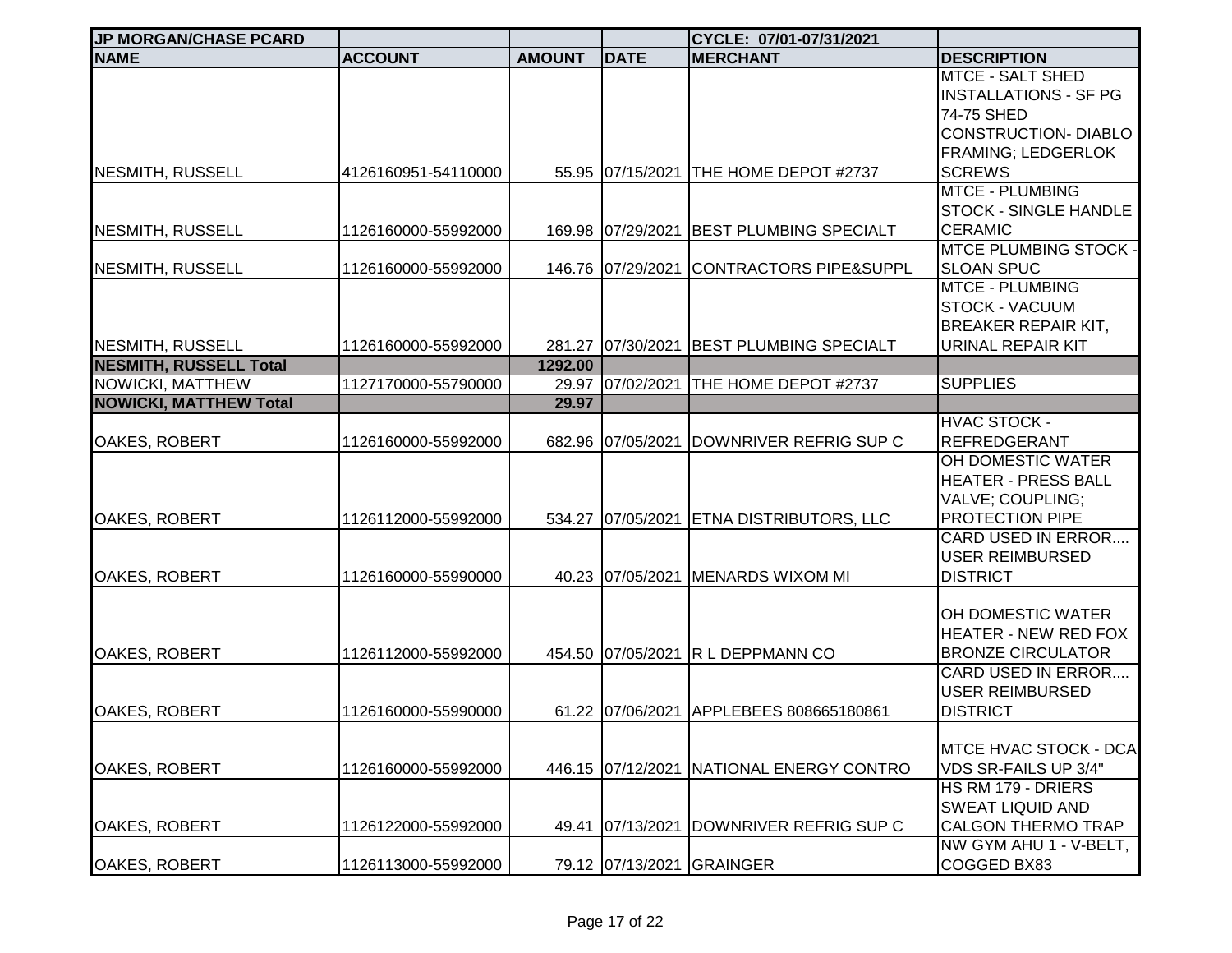| <b>JP MORGAN/CHASE PCARD</b>   |                                            |               |                                        | CYCLE: 07/01-07/31/2021                               |                                                                                               |
|--------------------------------|--------------------------------------------|---------------|----------------------------------------|-------------------------------------------------------|-----------------------------------------------------------------------------------------------|
| <b>NAME</b>                    | <b>ACCOUNT</b>                             | <b>AMOUNT</b> | <b>DATE</b>                            | <b>MERCHANT</b>                                       | <b>DESCRIPTION</b>                                                                            |
| OAKES, ROBERT                  | 1126122000-55992000                        |               |                                        | 1066.39 07/15/2021 THERMALNETICS, INC.                | HS AHU 31 MAIN OFFICE -<br><b>INVERTER B3 FRAME</b>                                           |
| OAKES, ROBERT                  | 1126122000-55992000                        |               |                                        | 1700.00 07/16/2021 IN *BOLHOUSE LLC                   | <b>HS RM 179 VUV -</b><br><b>COMPRESSOR</b>                                                   |
| <b>OAKES, ROBERT</b>           | 1126160000-55992000                        |               |                                        | 3150.00 07/16/2021 IN *BOLHOUSE LLC                   | <b>MTCE HVAC STOCK -</b><br>AIREDALE - CONDENSER<br><b>FAN</b>                                |
| <b>OAKES, ROBERT</b>           | 1126118000-55992000                        |               |                                        | 1500.00 07/16/2021 IN *BOLHOUSE LLC                   | NM ROOM 526 VUV -<br><b>CONDENSER FAN</b><br>(23.62%)<br>HS AHU 31 - INVERTER                 |
| OAKES, ROBERT                  | 1126122000-55992000                        |               |                                        | 1392.34 07/19/2021 THERMALNETICS, INC.                | <b>FRAME</b>                                                                                  |
| OAKES, ROBERT                  | 1126152000-55992000                        |               | 28.13 07/20/2021                       | AMZN MKTP US*2E1NV91E0                                | <b>ECEC ERU4 - COOLAIR</b><br>210 SMART SEAL<br><b>EXTERNAL</b>                               |
| OAKES, ROBERT                  | 1126122000-55992000                        |               | 153.21 07/21/2021                      | <b>GRAINGER</b>                                       | HS AHU 31 - BUSSMANN<br><b>FUSE</b>                                                           |
| OAKES, ROBERT                  | 1126160000-55992000                        |               | 263.40 07/22/2021                      | <b>GRAINGER</b>                                       | MTCE - HVAC VAN STOCK<br>- BUSSMANN FUSE                                                      |
| OAKES, ROBERT                  | 1126160000-55992000                        |               | 49.64 07/30/2021                       | AMZN MKTP US*2P70Z9021                                | <b>MTCE HVAC STOCK -</b><br>COOLAIR 210 SMART<br><b>SEAL</b>                                  |
| <b>OAKES, ROBERT Total</b>     |                                            | 11650.97      |                                        |                                                       |                                                                                               |
| PARK, CATHRYN                  | 1711322000-53450611                        |               |                                        | 1989.00 07/13/2021 IN *THE LIVE NETWORK I             | <b>SPLIT - SOFTWARE</b><br><b>LICENSE - PREPAREU</b><br><b>MENTAL HEALTH HS</b>               |
| PARK, CATHRYN                  | 1711322000-55210611                        |               |                                        | 1720.44 07/13/2021 IN *THE LIVE NETWORK I             | SPLIT - TEXTBOOKS -<br><b>STUDENT WORKBOOKS</b>                                               |
| PARK, CATHRYN                  | 1722100000-55110630                        |               |                                        | 1143.25 07/14/2021 THE READING WAREHOUSE              | <b>TEACHING SUPPLIES -</b><br><b>NEW TEACHER</b><br><b>ORIENTATION BOOKS</b><br><b>FOR HR</b> |
| PARK, CATHRYN                  | 1611914431-55110000                        |               | 48.81 07/16/2021                       | <b>STAPLES</b><br>00115659                            | <b>STUDENT SUPPLIES -</b><br>SUMMER SCHOOL 23B<br><b>PROGRAM</b>                              |
| PARK, CATHRYN<br>PARK, CATHRYN | 1722200000-53450611<br>1722100000-55910611 |               | 1560.00 07/21/2021<br>16.76 07/23/2021 | <b>ITHAKA, JSTOR, PORTICO</b><br>AMAZON.COM*2E2B89W41 | SOFTWARE LICENSE -<br><b>ITHAKA/JSTOR HS MEDIA</b><br><b>OFFICE SUPPLIES</b>                  |
| PARK, CATHRYN                  | 1722100000-55910611                        |               |                                        | 249.99 07/23/2021 AMZN MKTP US*2E4491RJ1              | <b>OFFICE SUPPLIES - BIN</b><br><b>RACK FOR STORAGE</b><br><b>CLOSET</b>                      |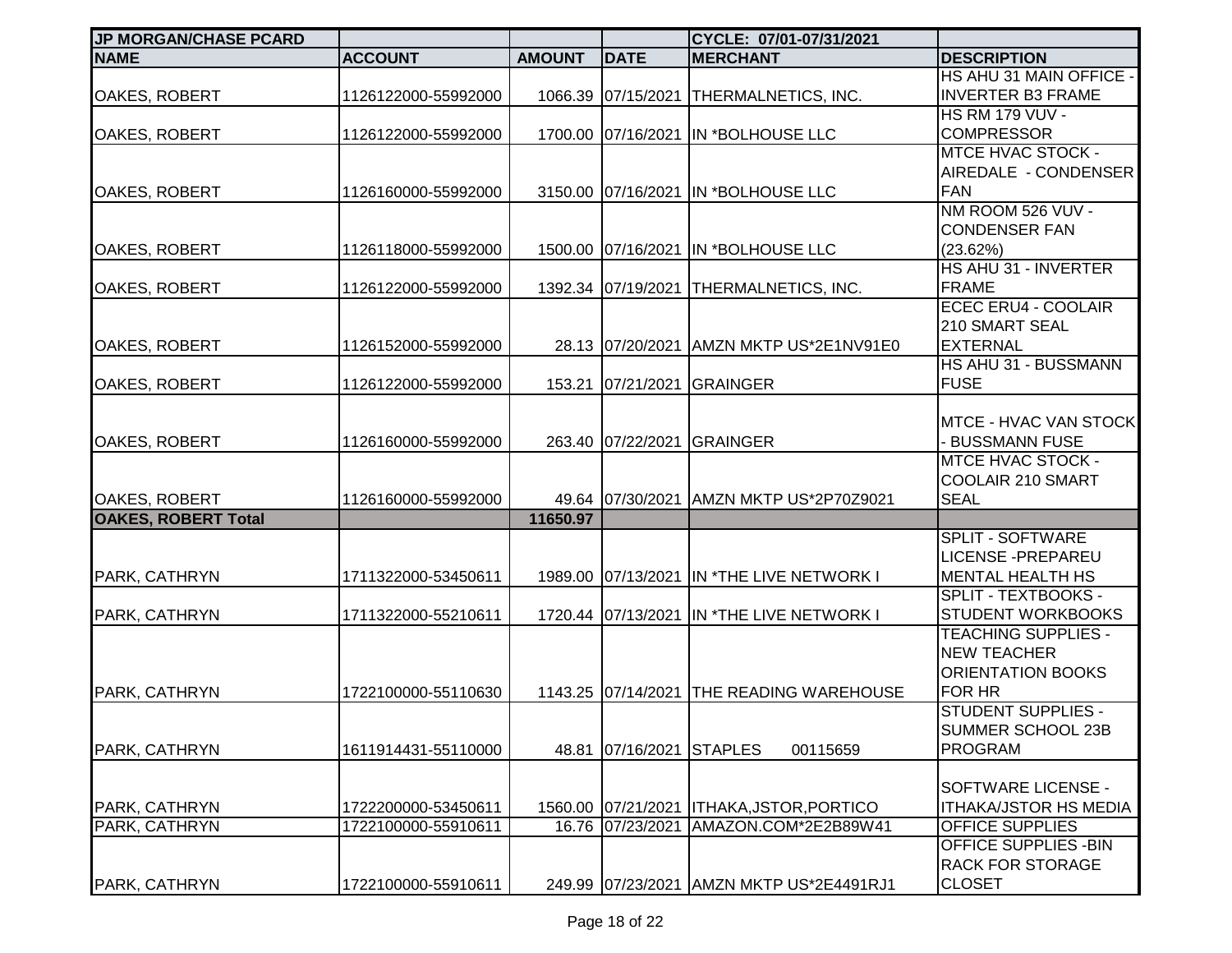| <b>JP MORGAN/CHASE PCARD</b> |                     |               |                           | CYCLE: 07/01-07/31/2021                  |                                              |
|------------------------------|---------------------|---------------|---------------------------|------------------------------------------|----------------------------------------------|
| <b>NAME</b>                  | <b>ACCOUNT</b>      | <b>AMOUNT</b> | <b>DATE</b>               | <b>MERCHANT</b>                          | <b>DESCRIPTION</b>                           |
|                              |                     |               |                           |                                          | <b>OFFICE SUPPLIES -</b>                     |
|                              |                     |               |                           |                                          | <b>REFUND OF PURCHASE -</b>                  |
| <b>PARK, CATHRYN</b>         | 1722100000-55910611 |               |                           | (249.99) 07/27/2021   AMZN MKTP US       | <b>BIN RACK</b>                              |
|                              |                     |               |                           |                                          | <b>TEACHING SUPPLIES IB -</b>                |
|                              |                     |               |                           |                                          | <b>RENEWAL OF</b>                            |
|                              |                     |               |                           |                                          | <b>MAGAZINES: PARIS</b>                      |
|                              |                     |               |                           |                                          | <b>MATCH WEEKLY AND</b>                      |
|                              |                     |               |                           |                                          | <b>SELECCIONES DEL</b>                       |
|                              |                     |               |                           |                                          | <b>READERS DIGEST-</b>                       |
| PARK, CATHRYN                | 1711322000-55110614 |               | 282.97 07/28/2021         | <b>EBSCO</b>                             | <b>MONTHLY</b><br><b>SPLIT - VO SOFTWARE</b> |
| PARK, CATHRYN                | 1711111000-53450611 |               | 2450.25 07/28/2021        | <b>SEESAW FOR SCHOOLS</b>                | RENEWAL 8/1/21-7/31/22                       |
|                              |                     |               |                           |                                          | <b>SPLIT - OH SOFTWARE</b>                   |
| PARK, CATHRYN                | 1711112000-53450611 |               | 1856.25 07/28/2021        | <b>SEESAW FOR SCHOOLS</b>                | RENEWAL 8/1/21-7/31/22                       |
|                              |                     |               |                           |                                          | SPLIT - NW SOFTWARE                          |
| PARK, CATHRYN                | 1711113000-53450611 |               | 2277.00 07/28/2021        | <b>SEESAW FOR SCHOOLS</b>                | RENEWAL 8/1/21-7/31/22                       |
|                              |                     |               |                           |                                          | <b>SPLIT - PV SOFTWARE</b>                   |
|                              |                     |               |                           |                                          | RENEWAL 8/1/21-7/31/22                       |
| PARK, CATHRYN                | 1711114000-53450611 |               | 2437.88 07/28/2021        | <b>SEESAW FOR SCHOOLS</b>                | (19.7%)                                      |
|                              |                     |               |                           |                                          | <b>SPLIT - DF SOFTWARE</b>                   |
| PARK, CATHRYN                | 1711115000-53450611 |               | 2450.25 07/28/2021        | <b>SEESAW FOR SCHOOLS</b>                | RENEWAL 8/1/21-7/31/22                       |
|                              |                     |               |                           |                                          | SPLIT - NOVI VIRTUAL K-4                     |
|                              |                     |               |                           |                                          | SOFTWARE RENEWAL                             |
| PARK, CATHRYN                | 1711123000-53450611 |               | 903.37 07/28/2021         | <b>SEESAW FOR SCHOOLS</b>                | 8/1/21-7/31/22                               |
| <b>PARK, CATHRYN Total</b>   |                     | 19136.23      |                           |                                          |                                              |
|                              |                     |               |                           |                                          |                                              |
| PATEL, SHAILEE               | 1212200000-53450000 |               | 80.00 07/05/2021          | <b>KENT ISD/INTERNET</b>                 | SOFTWARE/LICENSE FEE                         |
| <b>PATEL, SHAILEE Total</b>  |                     | 80.00         |                           |                                          | <b>CREDIT ON ITEMS</b>                       |
| <b>ROSS, NICOLE</b>          | 1111322000-55110720 |               | (33.84) 07/09/2021 TARGET | 00014654                                 | <b>RETURNED FOR DANCE</b>                    |
| <b>ROSS, NICOLE Total</b>    |                     | (33.84)       |                           |                                          |                                              |
|                              |                     |               |                           |                                          | <b>PEARDECK SOFTWARE</b>                     |
| <b>RUTKOWSKI, MELANIE</b>    | 1722100000-53450000 |               | 11985.00 07/02/2021       | <b>PEAR DECK</b>                         | <b>RENEWAL</b>                               |
|                              |                     |               |                           |                                          | <b>PROFESSIONAL AND</b>                      |
| <b>RUTKOWSKI, MELANIE</b>    | 1637100323-53220748 |               |                           | 690.00 07/05/2021 PROFESSIONAL & PUBLIC  | <b>PUBLIC CONFERENCE</b>                     |
|                              |                     |               |                           |                                          | <b>MPAAA MEMBERSHIP</b>                      |
|                              |                     |               |                           |                                          | <b>FOR MELANIE</b>                           |
|                              |                     |               |                           |                                          | <b>RUTKOWSKI (PUPIL</b>                      |
| <b>RUTKOWSKI, MELANIE</b>    | 1722100000-57410611 |               | 85.00 07/12/2021          | <b>MICHIGAN PUPIL ACCOUNT</b>            | ACCOUNTING)                                  |
|                              |                     |               |                           |                                          | PUPIL ACCOUNTING                             |
|                              |                     |               |                           |                                          | <b>BOOTCAMP FOR</b>                          |
| RUTKOWSKI, MELANIE           | 1722100000-53220611 |               |                           | 395.00 07/12/2021 MICHIGAN PUPIL ACCOUNT | <b>MELANIE RUTKOWSKI</b>                     |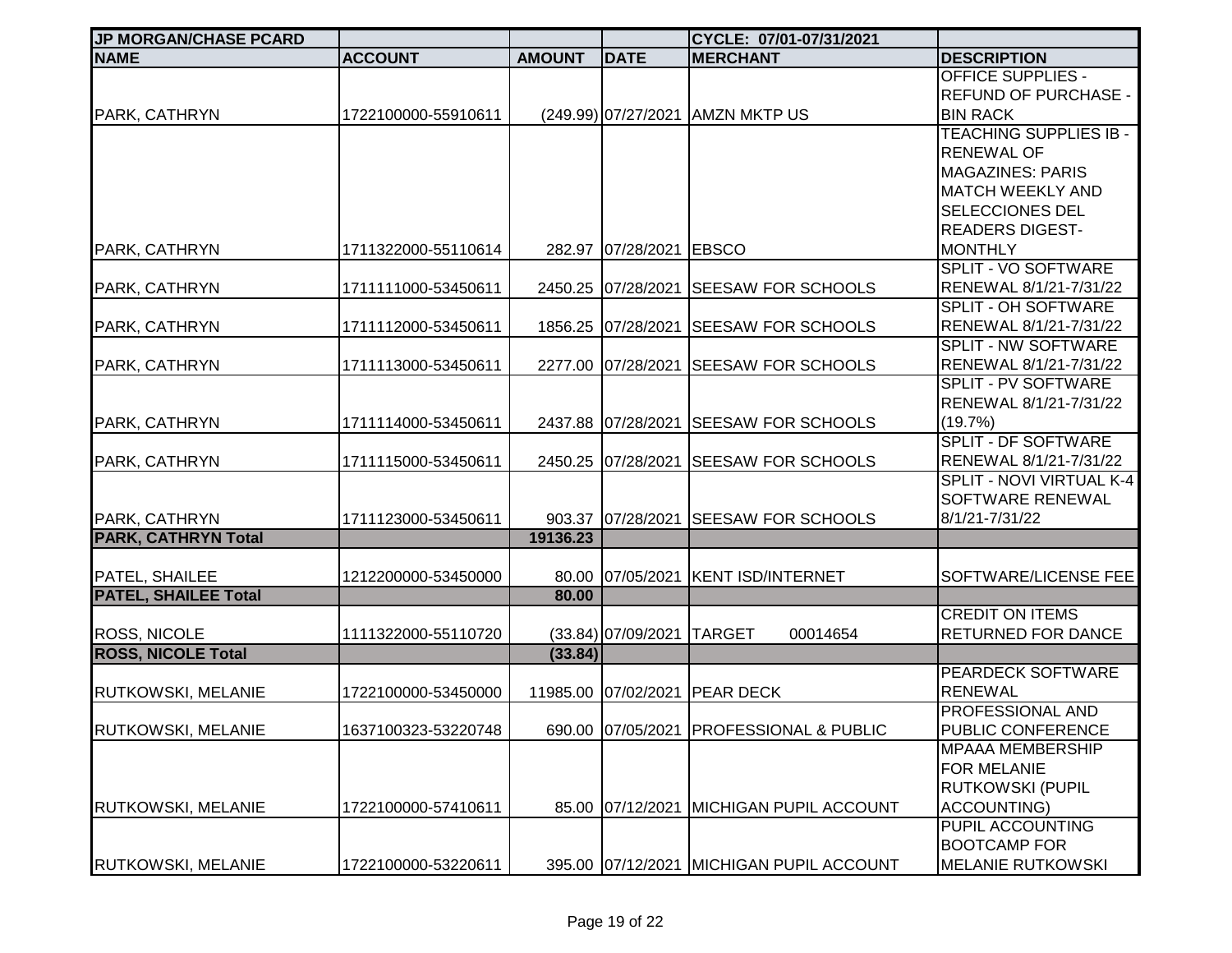| <b>JP MORGAN/CHASE PCARD</b>    |                     |               |                         | CYCLE: 07/01-07/31/2021                   |                             |
|---------------------------------|---------------------|---------------|-------------------------|-------------------------------------------|-----------------------------|
| <b>NAME</b>                     | <b>ACCOUNT</b>      | <b>AMOUNT</b> | <b>DATE</b>             | <b>MERCHANT</b>                           | <b>DESCRIPTION</b>          |
|                                 |                     |               |                         |                                           | <b>SPLIT - AVMR FOR</b>     |
| <b>RUTKOWSKI, MELANIE</b>       | 1722112000-53220611 |               |                         | 1900.00 07/29/2021 OAKLAND SCHOOLS-RC INT | <b>LAUREN CARLINI</b>       |
|                                 |                     |               |                         |                                           | <b>SPLIT - AVMR FOR</b>     |
| <b>RUTKOWSKI, MELANIE</b>       | 1722113000-53220611 |               |                         | 1900.00 07/29/2021 OAKLAND SCHOOLS-RC INT | <b>REBECCA HOFFBAUER</b>    |
| <b>RUTKOWSKI, MELANIE Total</b> |                     | 16955.00      |                         |                                           |                             |
| SATTERFIELD, EMILY              | 1311800000-55110551 |               |                         | 46.97 07/07/2021 AMZN MKTP US*293N63AH2   | <b>SUPPLIES</b>             |
| SATTERFIELD, EMILY              | 2929641352-57920000 |               |                         | 4.70 07/13/2021 AMZN MKTP US*293TF8SX2    | <b>SUPPLIES</b>             |
| SATTERFIELD, EMILY              | 2929641352-57920000 |               |                         | 35.38 07/14/2021 AMZN MKTP US*2E3DD2EC1   | <b>SUPPLIES</b>             |
| SATTERFIELD, EMILY              | 2929641352-57920000 |               |                         | 12.99 07/16/2021 AMAZON PRIME*2E8TO0V31   | <b>SUPPLIES</b>             |
| SATTERFIELD, EMILY              | 2929641352-57920000 |               |                         | 65.12 07/22/2021 AMZN MKTP US*2E3ZT0UJ1   | <b>SUPPLIES</b>             |
| SATTERFIELD, EMILY              | 2929641352-57920000 |               |                         | (17.69) 07/26/2021 AMZN MKTP US           | <b>SUPPLIES</b>             |
| SATTERFIELD, EMILY              | 2929641352-57920000 |               | (21.84) 07/26/2021      | <b>AMZN MKTP US</b>                       | <b>SUPPLIES</b>             |
| <b>SATTERFIELD, EMILY</b>       | 2929641352-57920000 |               | 12.99 07/26/2021        | AMZN MKTP US*2E0NA1720                    | <b>SUPPLIES</b>             |
| <b>SATTERFIELD, EMILY</b>       | 2929641352-57920000 |               | 42.83 07/26/2021        | AMZN MKTP US*2P04P4O41                    | <b>SUPPLIES</b>             |
| <b>SATTERFIELD, EMILY</b>       | 2929641352-57920000 |               | 31.43 07/26/2021        | <b>GREAT LAKES ACE HARDWA</b>             | <b>SUPPLIES</b>             |
| SATTERFIELD, EMILY              | 2929641352-57920000 |               | 8.46 07/26/2021         | PETSMART # 0688                           | <b>SUPPLIES</b>             |
| SATTERFIELD, EMILY              | 2929641352-57920000 |               | 13.98 07/27/2021        | AMZN MKTP US*2E6XB26O2                    | <b>SUPPLIES</b>             |
| SATTERFIELD, EMILY              | 2929641352-57920000 |               | (24.95) 07/30/2021      | <b>AMZN MKTP US</b>                       | <b>SUPPLIES</b>             |
| SATTERFIELD, EMILY              | 2929641352-57920000 |               | (16.95) 07/30/2021      | <b>AMZN MKTP US</b>                       | <b>SUPPLIES</b>             |
| SATTERFIELD, EMILY              | 2929641352-57920000 |               | 55.12 07/30/2021        | <b>DOLLAR TREE</b>                        | <b>SUPPLIES</b>             |
| SATTERFIELD, EMILY              | 2929641352-57920000 |               | 4.07 07/30/2021         | JOANN STORES #1933                        | <b>SUPPLIES</b>             |
| SATTERFIELD, EMILY              | 2929641352-57920000 |               |                         | (13.38) 07/30/2021 MICHAELS STORES 3744   | <b>SUPPLIES</b>             |
| SATTERFIELD, EMILY              | 2929641352-57920000 |               | (19.05) 07/30/2021      | MICHAELS STORES 3744                      | <b>SUPPLIES</b>             |
| <b>SATTERFIELD, EMILY Total</b> |                     | 220.18        |                         |                                           |                             |
|                                 |                     |               |                         |                                           | PASSING TIME MUSIC          |
| SOUTHWORTH, ANGELA              | 1111220706-55910000 |               |                         | 9.99 07/09/2021 APPLE.COM/BILL            | <b>SUBSCRIPTION</b>         |
| <b>SOUTHWORTH, ANGELA Total</b> |                     | 9.99          |                         |                                           |                             |
| <b>STORM, KERI</b>              | 1311800000-55110551 |               | 10.60 07/13/2021 TARGET | 00013136                                  | <b>CLASSROOM SUPPLIES</b>   |
| <b>STORM, KERI Total</b>        |                     | 10.60         |                         |                                           |                             |
|                                 |                     |               |                         |                                           | HS NOVI FIRE DEPT           |
|                                 |                     |               |                         |                                           | <b>REQUIRED C02 SENSOR</b>  |
|                                 |                     |               |                         |                                           | <b>INSTALLED- SALES TAX</b> |
| <b>TURNER, NANCY</b>            | 1126122000-54120000 |               |                         | (1.05) 07/05/2021 NATIONAL TIME           | <b>REFUND</b>               |
|                                 |                     |               |                         |                                           | <b>ECEC ALARM SYSTEM</b>    |
| <b>TURNER, NANCY</b>            | 1126160000-54910000 |               |                         | 58.32 07/05/2021 PROTECTION ONE ALARM     | 7/22/21 - 8/21/21           |
|                                 |                     |               |                         |                                           | HS ROUTINE GREASE           |
| <b>TURNER, NANCY</b>            | 1126122000-54110000 |               | 196.00 07/14/2021       | POWERVAC                                  | <b>TRAP SERVICE</b>         |
|                                 |                     |               |                         |                                           | NM ROUTINE GREASE           |
| <b>TURNER, NANCY</b>            | 1126118000-54110000 |               | 196.00 07/14/2021       | POWERVAC                                  | <b>TRAP SERVICE</b>         |
|                                 |                     |               |                         |                                           | DF ROUTINE GREASE           |
| <b>TURNER, NANCY</b>            | 1126115000-54110000 |               | 196.00 07/14/2021       | POWERVAC                                  | TRAP SERVICE-               |
|                                 |                     |               |                         |                                           | <b>NW ROUTINE GREASE</b>    |
| <b>TURNER, NANCY</b>            | 1126113000-54110000 |               |                         | 196.00 07/14/2021 POWERVAC                | <b>TRAP SERVICE</b>         |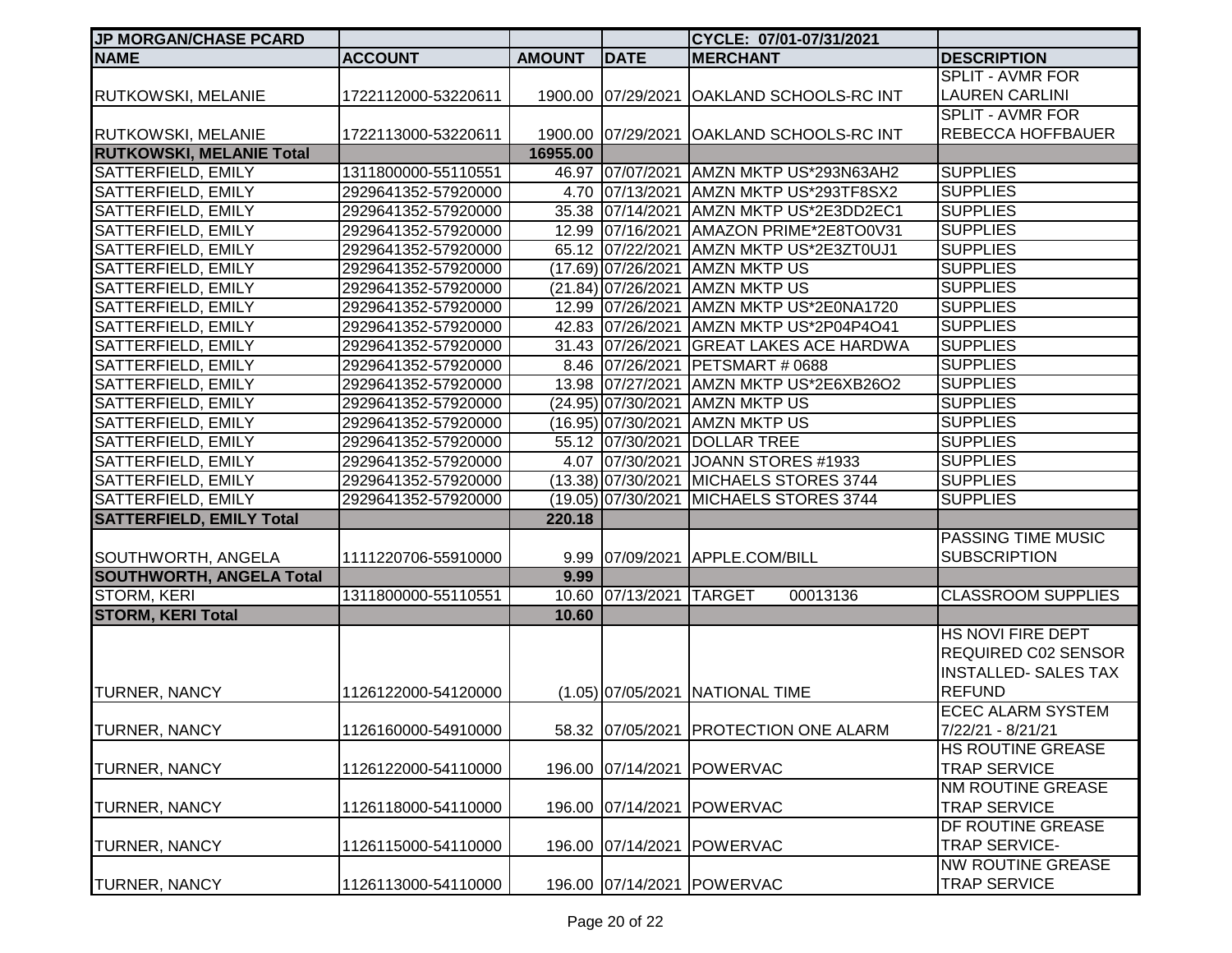| <b>JP MORGAN/CHASE PCARD</b>    |                     |               |                    | CYCLE: 07/01-07/31/2021                   |                            |
|---------------------------------|---------------------|---------------|--------------------|-------------------------------------------|----------------------------|
| <b>NAME</b>                     | <b>ACCOUNT</b>      | <b>AMOUNT</b> | <b>DATE</b>        | <b>MERCHANT</b>                           | <b>DESCRIPTION</b>         |
|                                 |                     |               |                    |                                           | PV ROUTINE GREASE          |
| <b>TURNER, NANCY</b>            | 1126114000-54110000 |               | 196.00 07/14/2021  | <b>POWERVAC</b>                           | <b>TRAP SERVICE</b>        |
|                                 |                     |               |                    |                                           | <b>MTCE FUEL ETHANOL</b>   |
| <b>TURNER, NANCY</b>            | 1126160000-55710000 |               | 493.24 07/15/2021  | CORRIGAN OIL #2 - BRI                     | 195.2 GROSS                |
|                                 |                     |               |                    |                                           | PV WATER TREATMENT         |
|                                 |                     |               |                    |                                           | <b>JULY-AUGUST-</b>        |
| <b>TURNER, NANCY</b>            | 1126114000-54110000 |               | 312.00 07/16/2021  | <b>HOH WATER TECHNOLOGY</b>               | SEPTEMBER 2021             |
|                                 |                     |               |                    |                                           | NW WATER TREATMENT         |
|                                 |                     |               |                    |                                           | JULY-AUGUST-               |
| <b>TURNER, NANCY</b>            | 1126113000-54110000 |               | 700.00 07/16/2021  | <b>HOH WATER TECHNOLOGY</b>               | SEPTEMBER 2021             |
|                                 |                     |               |                    |                                           | <b>ECEC WATER</b>          |
|                                 |                     |               |                    |                                           | <b>TREATMENT JULY-</b>     |
|                                 |                     |               |                    |                                           | AUGUST-SEPTEMBER           |
| <b>TURNER, NANCY</b>            | 1126152000-54110000 |               | 624.00 07/16/2021  | <b>HOH WATER TECHNOLOGY</b>               | 2021                       |
|                                 |                     |               |                    |                                           | NM5 ANNUAL FIRE DROP       |
| <b>TURNER, NANCY</b>            | 1126118000-54110000 |               | 659.00 07/22/2021  | IN *SECURE DOORS LLC                      | INSTPECTIONS)              |
|                                 |                     |               |                    |                                           | NM 6 ANNUAL FIRE DROP      |
| <b>TURNER, NANCY</b>            | 1126118000-54110000 |               | 659.00 07/22/2021  | IN *SECURE DOORS LLC                      | <b>INSTPECTIONS</b>        |
|                                 |                     |               |                    |                                           | NW ANNUAL FIRE DROP        |
| <b>TURNER, NANCY</b>            | 1126113000-54110000 |               | 659.00 07/22/2021  | IN *SECURE DOORS LLC                      | <b>INSTPECTIONS</b>        |
|                                 |                     |               |                    |                                           | <b>MS ANNUAL FIRE DROP</b> |
| <b>TURNER, NANCY</b>            | 1126120000-54110000 |               | 659.00 07/22/2021  | IN *SECURE DOORS LLC                      | <b>INSTPECTIONS (20%)</b>  |
|                                 |                     |               |                    |                                           | HS ANNUAL FIRE DROP        |
| <b>TURNER, NANCY</b>            | 1126122000-54110000 |               | 659.00 07/22/2021  | IN *SECURE DOORS LLC                      | <b>INSTPECTIONS</b>        |
|                                 |                     |               |                    |                                           | OH ASBESTOS BULK           |
|                                 |                     |               |                    |                                           | <b>SAMPLING -PRE</b>       |
|                                 |                     |               |                    |                                           | RENOVATION/DEMOLITIO       |
|                                 |                     |               |                    |                                           | <b>N ABATEMENT</b>         |
| <b>TURNER, NANCY</b>            | 4545212000-56320000 |               | 1280.57 07/26/2021 | <b>ARCH ENVIRONMENTAL GRO</b>             | <b>ACTIVITIES</b>          |
|                                 |                     |               |                    |                                           | NM ASBESTOS BULK           |
|                                 |                     |               |                    |                                           | SAMPLING -PRE              |
|                                 |                     |               |                    |                                           | RENOVATION/DEMOLITIO       |
|                                 |                     |               |                    |                                           | N ABATEMENT                |
| <b>TURNER, NANCY</b>            | 4545212000-56320000 |               |                    | 1280.56 07/26/2021 ARCH ENVIRONMENTAL GRO | <b>ACTIVITIES</b>          |
| <b>TURNER, NANCY Total</b>      |                     | 9022.64       |                    |                                           |                            |
| <b>VALENTINE, CYNTHIA</b>       | 1127170000-53220000 |               | 15.00 07/15/2021   | <b>OAKLAND SCHOOLS-RC INT</b>             | <b>CONT ED</b>             |
| <b>VALENTINE, CYNTHIA</b>       | 1127170000-53220000 |               | 75.00 07/19/2021   | OAKLAND SCHOOLS-RC INT                    | <b>TRAIN THE TRAINER</b>   |
| <b>VALENTINE, CYNTHIA</b>       | 1127170000-55910000 |               | 49.76 07/20/2021   | AMZN MKTP US*2E9B38DQ1                    | <b>CARDS</b>               |
| <b>VALENTINE, CYNTHIA</b>       | 1127170000-53220000 |               | 15.00 07/22/2021   | <b>OAKLAND SCHOOLS-RC INT</b>             | <b>CONT ED</b>             |
| <b>VALENTINE, CYNTHIA Total</b> |                     | 154.76        |                    |                                           |                            |
|                                 |                     |               |                    |                                           | <b>MONTHLY AMAZON</b>      |
| <b>WARECK, MICHELE</b>          | 1111322000-57410000 |               |                    | 12.99 07/12/2021 AMAZON PRIME*290HS28Z2   | PRIME MEMBERSHIP.          |
|                                 |                     |               |                    |                                           |                            |